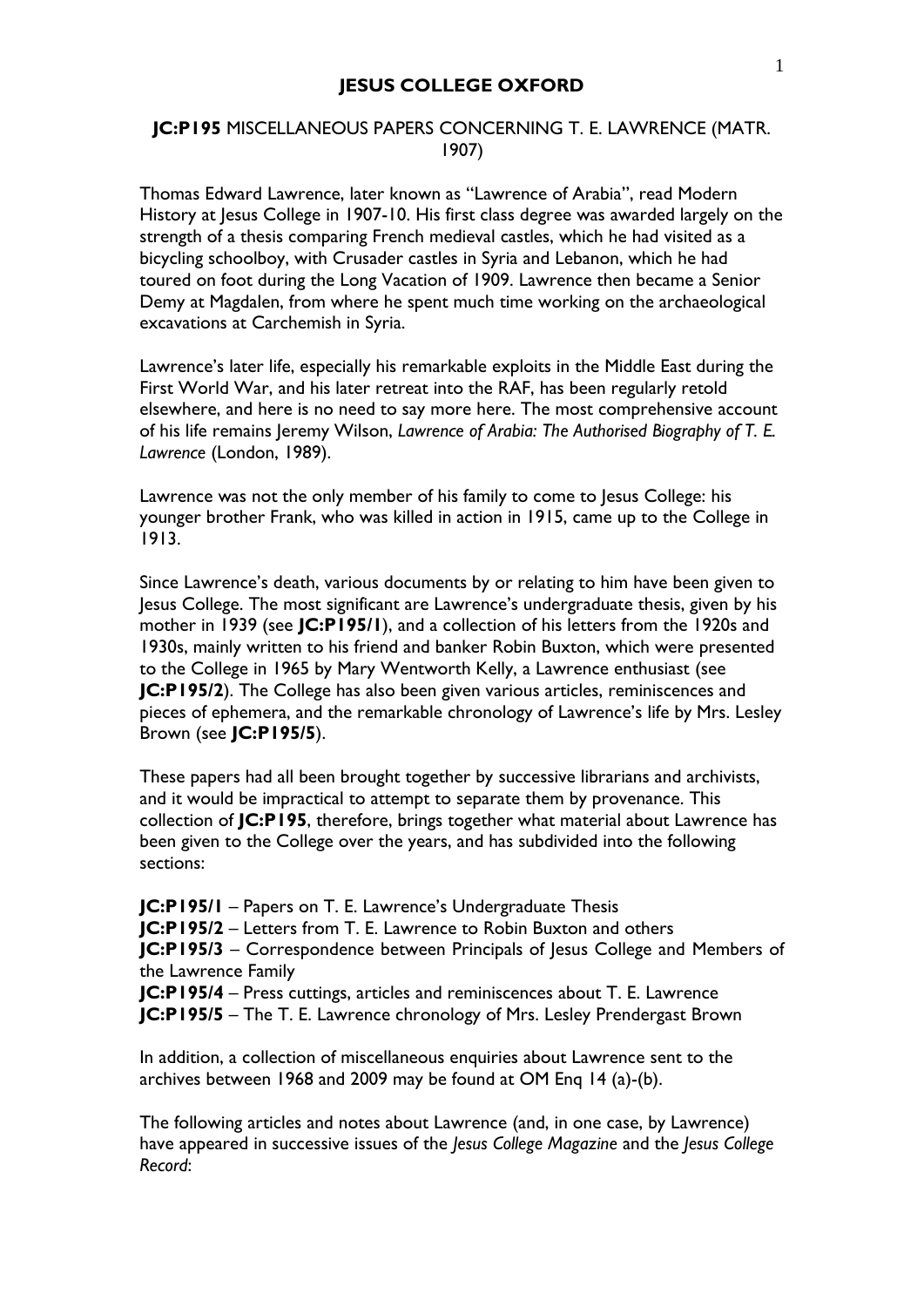## **JC:P195** MISCELLANEOUS PAPERS CONCERNING T. E. LAWRENCE (MATR. 1907)

*Jesus College Magazine* Vol. I no. 2 (Jan 1913), pp. 37-9: article by T. E. Lawrence (under initials CJG), *The Kaer of Ibu Wardani*, [*sic*; the correct spelling should be "The Kasr of Ibn Wardani"].

*Jesus College Magazine*, Vol. I no. 6 (June 1914), pp. 144-5: two mentions of Lawrence: on p. 144 congratulations "on his splendid work in helping to unravel the tangled skein of Hittite history by his excavations at Carcemish [*sic*]"; and on p. 145 a note that he "has been excavating with Mr Wooley at Djerablus. His work is probably the most valuable that has been done in the Hittite country."

*Jesus College Magazine*, Vol. II no. 6 (March 1921), p. 113: a report on Lawrence's return to the Middle East on the staff of the Secretary of State for the Colonies.

*Jesus College Magazine*, Vol. IV no. 49 (June 1935): has for a frontispiece, a photo of Lawrence (extracted from a group photo of members of Oxford High School when Lawrence was near the end of this time there), comments on his death in the Editorial on pp. 341-2, and an article about him by J. G. Edwards on pp 343-5.

*Jesus College Magazine* Vol. IV no. 52 (June 1936): has for a frontispiece a photo of a drawing of Lawrence made by James McBey, presented by the artist to the College, and a short article on p. 42, *Memorials to T E Lawrence*, with an illustration of a bronze tablet placed in the main entrance to the College on the facing page.

*Jesus College Magazine*, Vol. VI no. 84 (March 1947), pp. 19-21: "W.J.P.", "Lawrence and Oxford".

*Jesus College Record*, 1964: facing p. 18 is a photograph of the replica of the bust of Lawrence presented by his brother M. R. Lawrence.

*Jesus College Record*, 1965, p. 4 & 25-26: two reports on the donation of Lawrence letters to the Library by Miss Mary Wentworth Kelly, and of one Lawrence letter by M. R. Lawrence.

*Jesus College Record*, 1971, pp. 22-8: F. C. Lay, "Dr. Montagu Robert Lawrence".

*Jesus College Record*, 1986: pp. 6-11: "Recollections of T. E. Lawrence by two of his Jesus College Contemporaries" [the two were Warren Ault (matr. 1907) and Arthur Prŷs-Jones (matr. 1908)].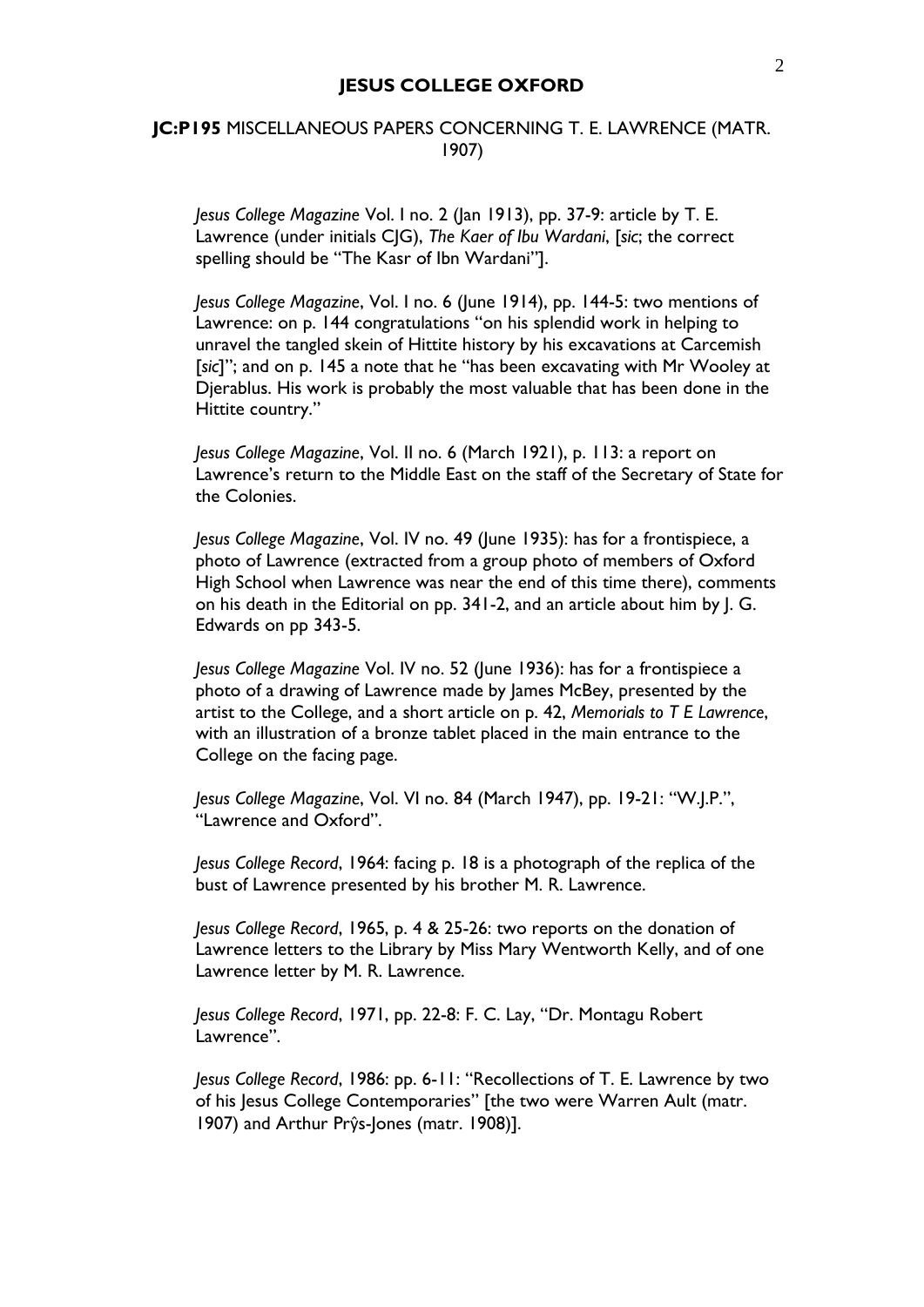## **JC:P195** MISCELLANEOUS PAPERS CONCERNING T. E. LAWRENCE (MATR. 1907)

*Jesus College Record*, 1989, pp. 15-16: D. A. Rees, "T.E. Lawrence Exhibition, 1988".

*Jesus College Record*, 1992/3, pp. 27-30: "Warren O. Ault 1907-1989: A Jesus College Centenarian" (Ault was a friend of TEL at College, and this article includes a reminiscence of him).

*Jesus College Record*, 2003, pp. 56-7: William J. Brice, "Ned Lawrence's Canoe".

*Jesus College Record*, 2011, pp. 64-8: Hugh Doherty, "Reginald Lane Poole and Lawrence of Arabia".

*Jesus College Record*, 2012, pp. 42-6: High Doherty, "The Brass Rubbing of Thomas Cranley" (this is the brass rubbing created by TEL and Warren Ault).

*Jesus College Record*, 2017, pp. 90-3: Philip Legg, "Frank Helier: The Other Lawrence".

*Jesus College Record*, 2017, pp. 94-9: Victoria Stevens, "F For Facsimile: Lawrence's Undergraduate Thesis Reimagined."

Catalogued in May 2019.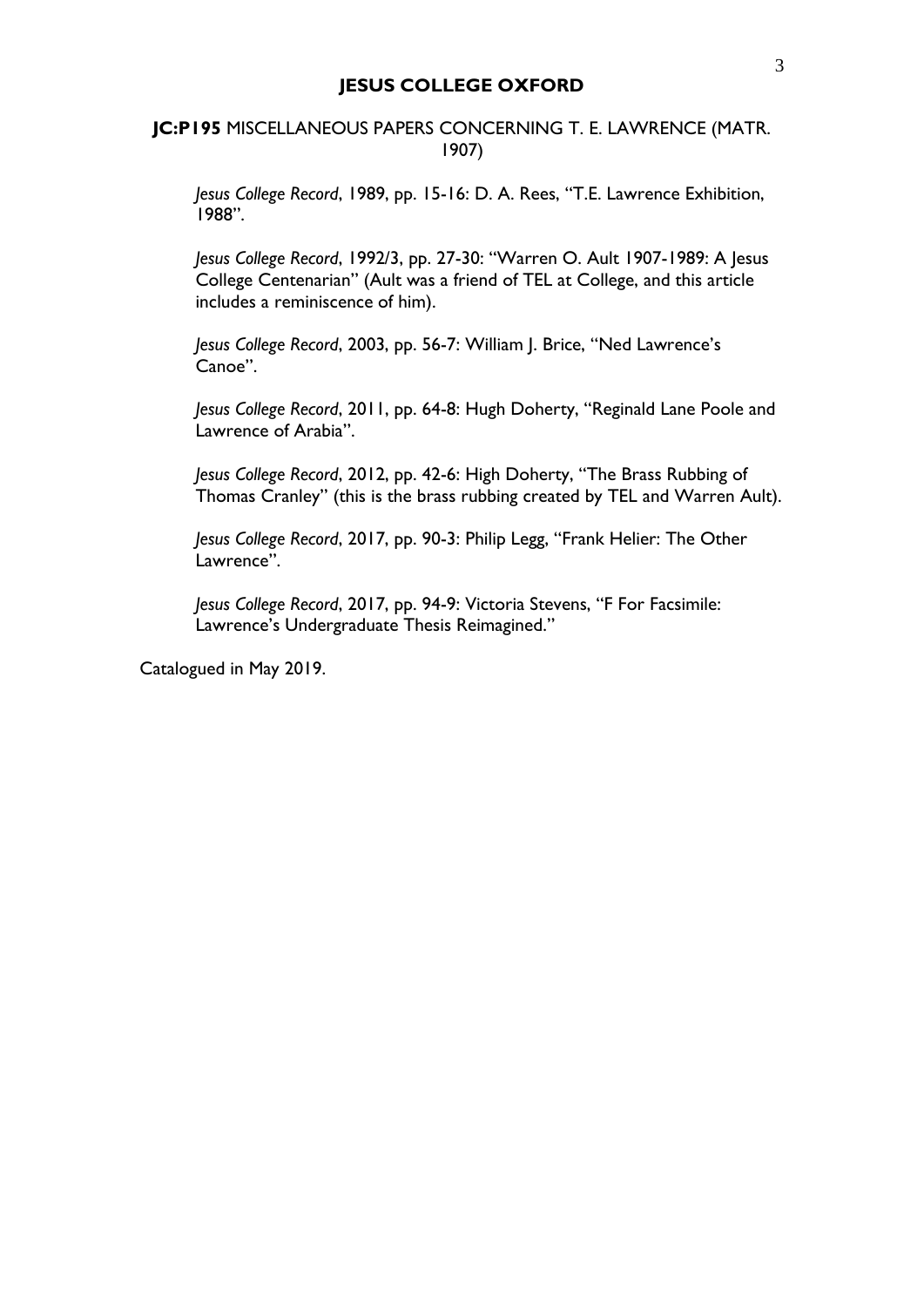## **JC:P195** MISCELLANEOUS PAPERS CONCERNING T. E. LAWRENCE (MATR. 1907)

## **JC:P195/1 – PAPERS ON T. E. LAWRENCE'S UNDERGRADUATE THESIS**

As part of his Finals examinations in History, Lawrence submitted an optional thesis titled *The Influence of the Crusades on European military architecture to the end of the XIIth century*. It compared French medieval castles, which he had visited as a bicycling schoolboy, with Crusader castles in Syria and Lebanon, which he had toured on foot during the Long Vacation of 1909. The quality of the thesis undoubtedly contributed to Lawrence's being awarded a First.

*Crusader Castles* (as it is usually called for short) was first published in a limited edition in 1936, and the first general edition published in 1986. The thesis itself was then presented to the College by Lawrence's mother Sarah in 1939 (see **JC:P195/3/C1/7**), and may be consulted in the Fellows' Library, where it bears the reference MS 181 (it did once bear the reference J.160/7). There are also two facsimiles of the thesis, one of which is usually on show there.

Information from Lawrence's family at **JC:P195/1/C1/1** suggests that Jesus College holds the copy which was given to the examiners, and then returned to him. These letters also claim that a second copy of the thesis, used for the 1935 edition, was held in the Bodleian Library, but none currently is known to exist there, and the Jesus copy appears to be the only one extant. There are however, some notes and drafts relating to the thesis at the Bodleian. In addition, some of the maps drawn by Lawrence for his thesis are now kept at Magdalen College.

### **JC:P195/1/C1 - CORRESPONDENCE ON THE THESIS**

### **JC:P195/1/C1/1 June 1955-Nov 1966**

Copies of letters from Lawrence's brothers Montagu and Arnold Lawrence discussing the early history of the thesis, and the possible location of other copies, 1955 and 1966. [4 items]

## **JC: P195/1/C1/2 17 Jan 1986**

Letter on the possible publication of *Crusader Castles* by Oxford University Press.

## **JC:P195/1/C1/3 Oct 1987-Jan 1988**

Correspondence with the Bodleian Library on the loan of Lawrence's thesis there for an exhibition. [7 items]

### **JC:P195/1/C1/4 Jan 1988-Jun 1989**

Correspondence with the National Portrait Gallery on the loan of Lawrence's thesis there for another exhibition. [26 items]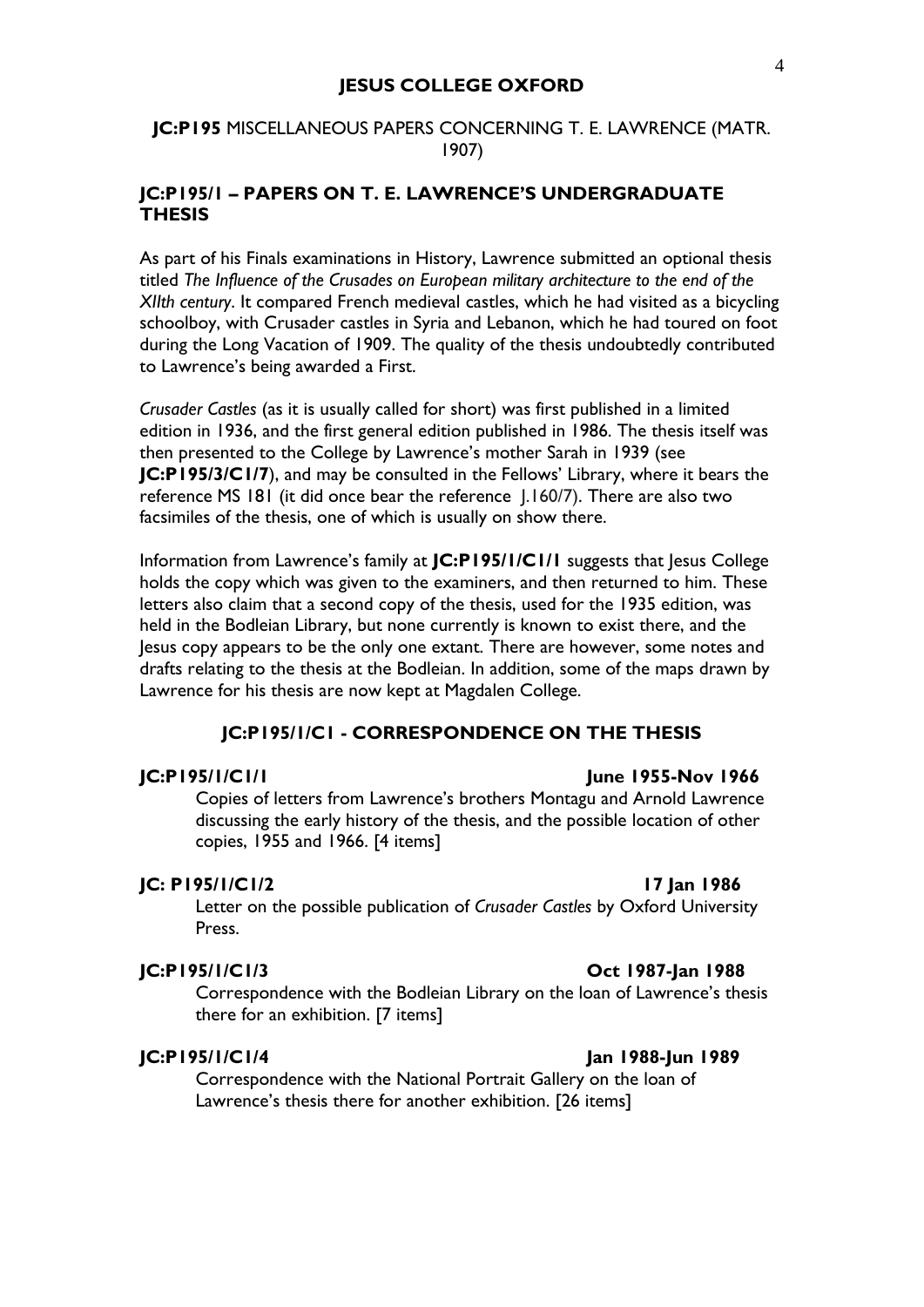## **JC:P195** MISCELLANEOUS PAPERS CONCERNING T. E. LAWRENCE (MATR. 1907)

### **JC:P195/1/C1/5 30 Mar 1999**

Note in the hand of Brigid Allen, then College Archivist, that the Bodleian does not hold a second copy of Lawrence's thesis.

### **JC:P195/1/C1/6 May-Oct 2005**

Correspondence with the Imperial War Museum on the loan of Lawrence's thesis for an exhibition there. [7 items]

## **JC:P195/2 - LETTERS FROM T. E. LAWRENCE TO ROBIN BUXTON AND OTHERS**

Robin Buxton (1883-1953) was primarily a banker who joined Martins Bank just before the First World War, and who returned to his bank duties there after 1919. He had, however, also been a first-class cricketer.

Buxton first encountered Lawrence when he was serving with the Imperial Camel Corps in Palestine in the summer of 1918. After the war he became Lawrence's banker, trying to keep some control on Lawrence's chaotic finances. In particular, he played an important role in the financing of the limited edition of *The Seven Pillars of Wisdom* which came out in 1927.

**JC:P192/2/C1/1-103** were given to the College by arrangement with Miss Mary Wentworth Kelly, a lifelong enthusiast for Lawrence. The *Jesus College Record* of 1965 records that Miss Wentworth Kelly "has recently bought a very valuable collection of 101 letters in autograph and presented them to the College library" (p. 4). More information is given on pp. 25-6, which suggests that "Miss Kelly was able to obtain [the letters] for the College from the Lawrence Trustees." A letter in **JC:P195/2/C2/1** below, however, suggests that Miss Wentworth Kelly gave the College £2500, which the College paid the T. E. Lawrence Trustees for the letters. Miss Wentworth Kelly also bequeathed a fund to Jesus College to endow a T. E. Lawrence award for Medieval History, which today is intended to assist any Fellow, Lecturer, graduate or undergraduate of the College in research into the Mediaeval History of Western Europe, the Mediterranean or the territories of the Crusades.

**JC:P192/2/C1/104** was given to the College in 1965 by Lawrence's brother M. R. Lawrence (*Jesus College Record* 1965, p. 26).

**JC:P195/2/C1/1-95** are all letters from Lawrence to Buxton. **JC:P195/2/C1/96- 104** are letters to various correspondents, including George Bernard Shaw, Lionel Curtis, Sir Herbert Baker, and a Mlle Ch. Schneegan.

This collection does not include every letter to Buxton from Lawrence which is known to have existed. **JC:P195/2/C2/3** is a photocopy of another letter, whose original is now lost, and there are few more letters in the Lawrence Papers in the Bodleian Library. There are some letters in private hands: five letters written from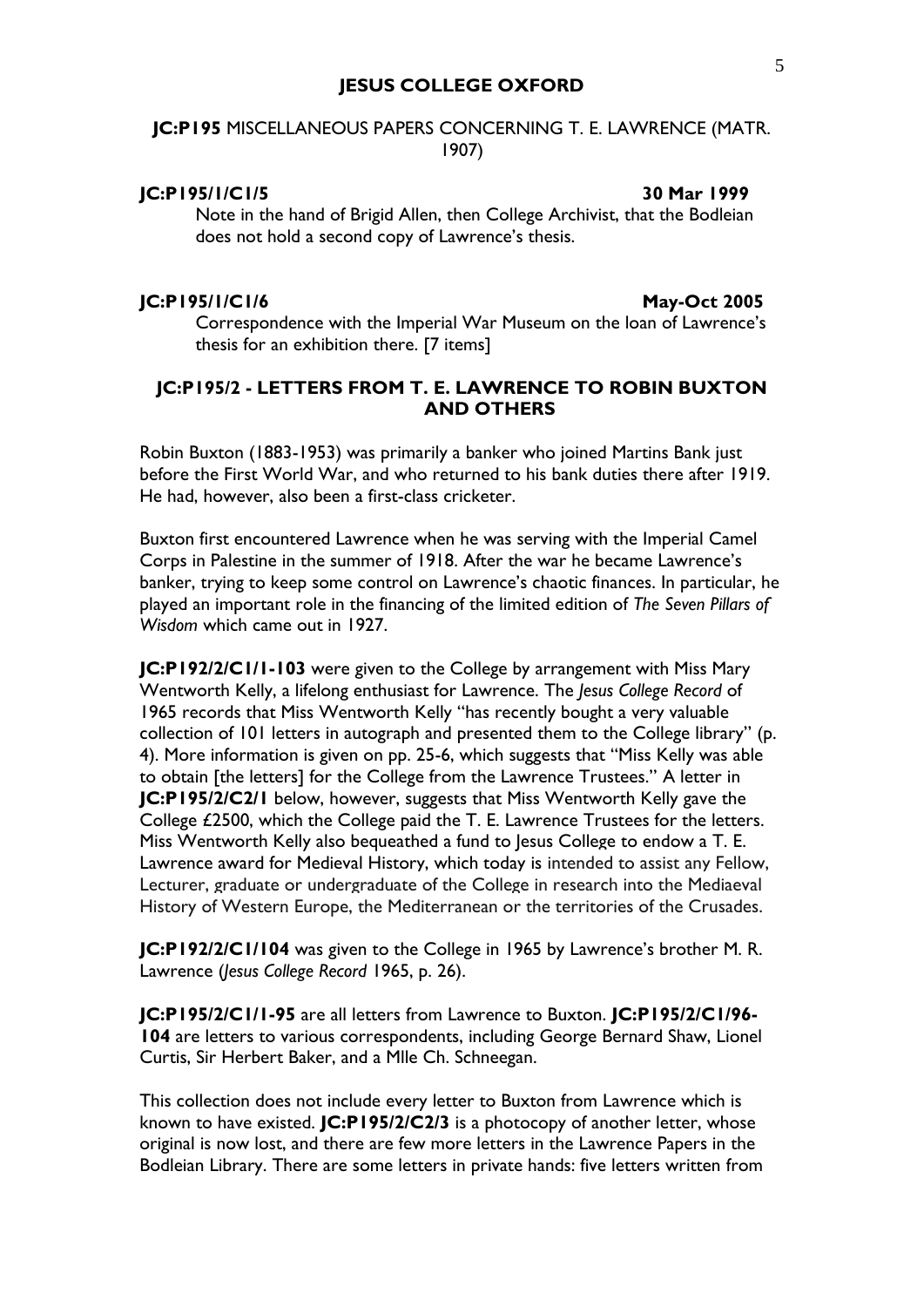## **JC:P195** MISCELLANEOUS PAPERS CONCERNING T. E. LAWRENCE (MATR. 1907)

Lawrence to Buxton between December 1923 and March 1929 have been published as *T.E.L.: Five hitherto unpublished letters*, ed. Sir Harry Michael Rex Newton (privately printed 1975). There is a copy of this rare text in the Bodleian Library.

A few of the letters in the Jesus collection have been published in the following collections of Lawrence correspondence:

D. Garnett (ed.), *The Letters of T. E. Lawrence* (London, 1938).

D. Garnett (ed.), *Selected Letters of T. E. Lawrence* (London, 1938).

M. Brown (ed.), *The Letters of T. E. Lawrence* (London, 1988).

Details are given below where appropriate.

### **JC:P195/2/C1 – LETTERS FROM T. E. LAWRENCE**

### **JC:P195/2/C1/1 28 Aug 1922**

Letter from T. E. Lawrence (address, 14 Barton Street, SW) to Robin Buxton. He has finished his book on the Arab Revolt, pre tem. Final version will include short chapters about the Imperial Camel Corps "with some personal remarks upon yourself. These perhaps you won't mind but if you do it can't be helped. They are meant well and the whole book is shockingly personal". Kennington has drawn about 20 Arabs to illustrate that side, and Lawrence is having a small batch of Englishmen drawn in London – Bartholomew, Alan Dawnay, Clayton, Newcombe, and he hopes Buxton. He would like William Roberts to draw Buxton: "He's quite a kid, very decent in a hard-shelled way: was a cubist & is over it, and now does black and white of a monumental solidity." He supplies details of sittings etc.

## **JC:P195/2/C1/2 27 Oct 1922**

Letter from T. E. Lawrence (address not given) to Robin Buxton. He expresses his pleasure at Roberts' drawing of Buxton, and is grateful for agreeing to be drawn.

### **JC:P195/2/C1/3 21 Dec 1922**

Letter from T. E. Lawrence (address, 14 Barton Street) to Robin Buxton. He asks for advice. A while ago he changed his name and enlisted in the RAF. "The old name bo[red] me with its length & its associations: also – and this is a personal matter – it wasn't my father's." He is now John Hume Ross, or could drop the 'Hume' in signing a book. He now seeks Buxton's advice about how he should sign cheques. He has decided sell an abridgement of "my Arabian narrative" which might bring in  $£6,000$ . After that he may "chuck the RAF".

[Published in full in Garnett, *Letters*, no. 185 (pp. 388-9)]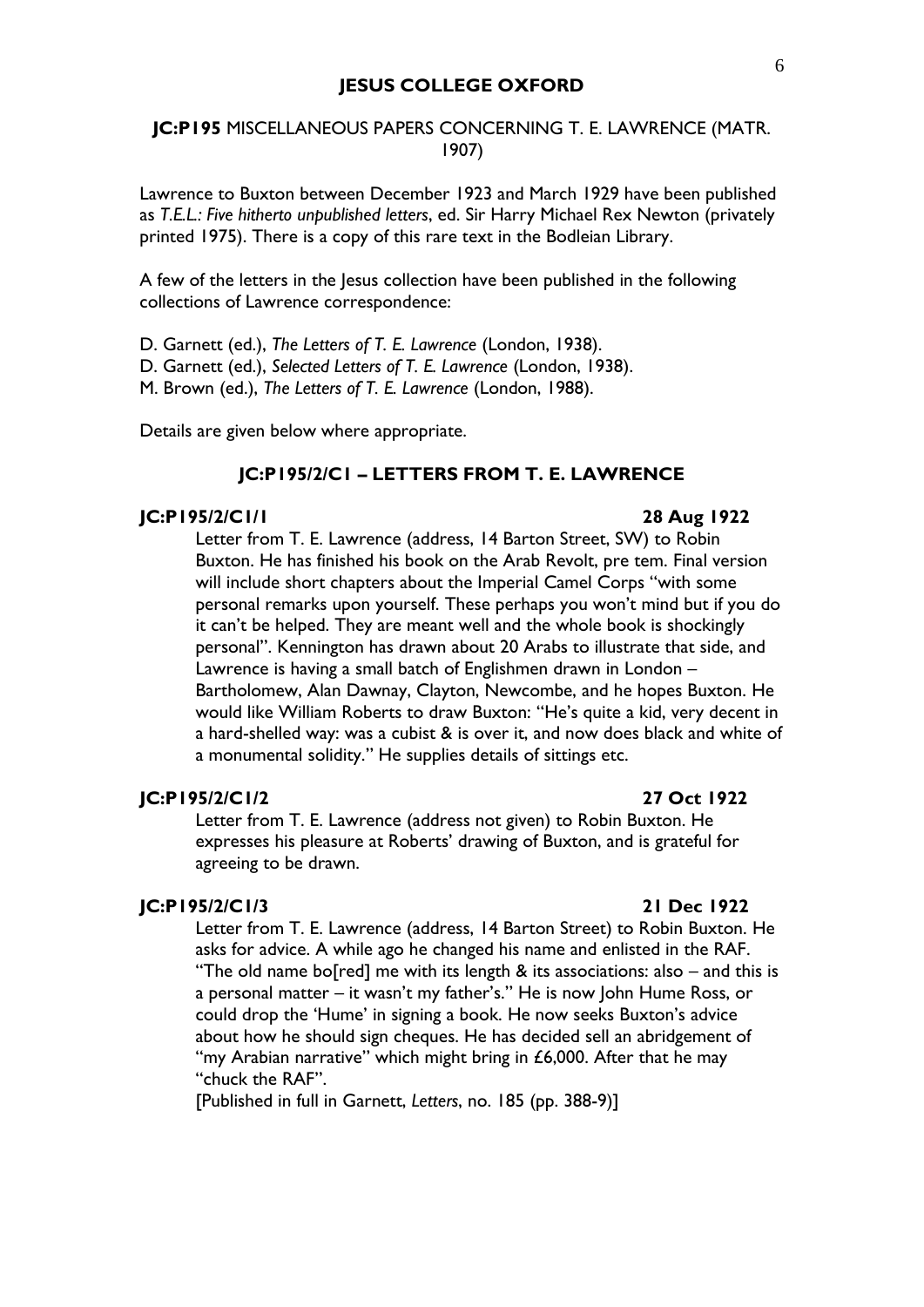## **JC:P195** MISCELLANEOUS PAPERS CONCERNING T. E. LAWRENCE (MATR. 1907)

## **JC:P195/2/C1/4 30 Jan 1923**

Letter from T. E. Lawrence (address not given) to Robin Buxton. He apologises for not replying sooner, but he has been "'inconceivably bothered". The signature has been cut away.

## **JC:P195/2/C1/5 11 May 1923**

Letter from T. E. Lawrence (address not given) to Robin Buxton. Brown's drawing is in London with other parcels; he won't be able to go there until after Whitsun. He hopes that it is good enough. He is not broke thanks to Buxton's overdraft and not hungry because he draws rations but the army a blank after the RAF. He hopes to get to India next year. He is amused that Buxton has come across "that book of mine". What did he feel about the ICC part? He is now known as Private T E Shaw.

### **JC:P195/2/C1/6 27 June 1923**

Letter from T. E. Lawrence (address not given) to Robin Buxton. Lawrence is worried about his overdraft, and has heard a rumour that [Sir Ronald] Storrs is getting married.

## **JC:P195/2/C1/7 2 July 1923**

Letter from T. E. Lawrence (address not given) to Robin Buxton. He has written to Mrs [Winifred] Fontana, who has one of the three copies at Lawrence's disposal. It is so long everyone takes an age with it. The other copies are with [Sydney] Cockerell [curator] of the Fitzwilliam at Cambridge and with [JL] Garvin of the Observer. Brown's drawing is "not first class" but should be good enough.

## **JC:P195/2/C1/8 24 July 1923**

Letter from T. E. Lawrence (address not given) to Robin Buxton. The book for Buxton arrived that morning but he has given it instead to [Thomas] "old Hardy". 'To have been desired by Hardy is an expanding of the chest & head."

### **JC:P195/2/C1/9 15 Aug 1923**

Letter from T. E. Lawrence (address not given) to Robin Buxton. Lawrence is left both "proud & miserable" at Hardy's comments on his book. He will value Buxton's comments, especially on the Camel Corps march.

## **JC:P195/2/C1/10 22 Sept 1923**

Typescript of letter from T. E. Lawrence (address not given) to Robin Buxton. The original is at **JC:P195/2/C1/97** below, where there is a summary.

## **JC:P195/2/C1/11 4 Oct 1923**

Letter from T. E. Lawrence (address not given) to Robin Buxton. Buxton's idea of 120 copies at £25 is good; Lionel Curtis thought similarly. He would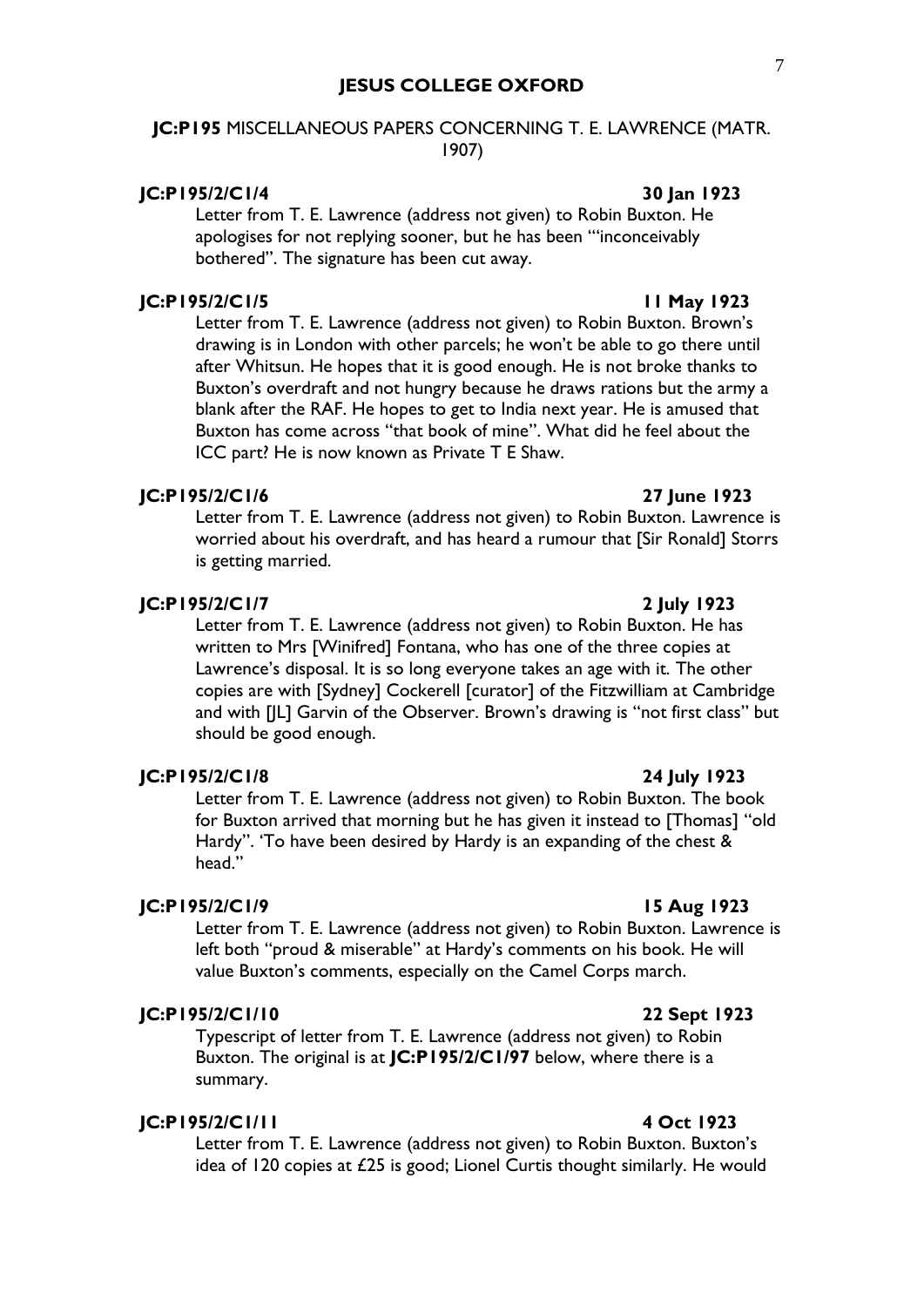## **JC:P195** MISCELLANEOUS PAPERS CONCERNING T. E. LAWRENCE (MATR. 1907)

like to make enough to settle his overdraft, which has enabled him to take a ruined cottage in a wood near camp.

[Published in full in Garnett, *Letters*, no. 223, pp. 434-5, and in Garnett, *Selected Letters*, no. 99, pp. 196-7]

## **JC:P195/2/C1/12 5 Nov 1923**

Letter from T. E. Lawrence (address not given) to Robin Buxton. He agrees to what appears to be a suggestion to send a copy of his book to [Col Pierce] Joyce. He is glad that Buxton approves of his account of the Camel Corps. Lionel Curtis has bought his gold dagger. Lawrence would prefer to issue a few copies of his book rather than many.

### **JC:P195/2/C1/13 14 Nov 1923**

Letter from T. E. Lawrence (address not given) to Robin Buxton. He has sent him two John drawings. He discusses different views of subscription levels for book. When publication draws near the two drawings will be needed.

### **JC:P195/2/C1/14 23 Nov 1923**

Letter from T. E. Lawrence (address not given) to Robin Buxton. Glad he can "do the hundred at thirty". He also discusses [DG] Hogarth's portrait. He wants some cheap copies of the book. He thinks that revision of the text will take him nearly a year, which will prevent him doing his translating "which keeps me in luxuries like my motor bike". He is concerned about his overdraft. Augustus John had admired [William] Roberts' portraits and asked if the four soldiers could be persuaded to buy their portraits. They are actually Lawrence's but he has agreed Roberts (who is broke) can sell them if he can, provided Lawrence retains the copyright.

### **JC:P195/2/C1/15 13 Dec 1923**

Letter from T. E. Lawrence (address, Clouds' Hill, Moreton, Dorset) to Robin Buxton. It has been decided to print 100 copies at 30 guineas, and some 20 incomplete copies to be given away free to protagonists of the campaign. He is to be solely responsible for the printing, production & distribution of the book. Since the book may be libellous, Lawrence has no money, and so libel actions against him would fail. He gives details about proposals.

[Published in full in Garnett, *Letters*, no. 232, pp. 442-3]

### **JC:P195/2/C1/16 23 Dec 1923**

Letter from T. E. Lawrence (address, Clouds' Hill) to Robin Buxton. He discusses printing and financial arrangements. Mrs G.B. Shaw has sent 30 guineas for a copy of *Seven Pillars* but he is reluctant to take her money and will hold the cheque until he has discussed it with her. He has tried for six weeks to do without a motor bike, and is going to get a new one. Allen Bennett will let him have it by instalments rather than a single sum of £150.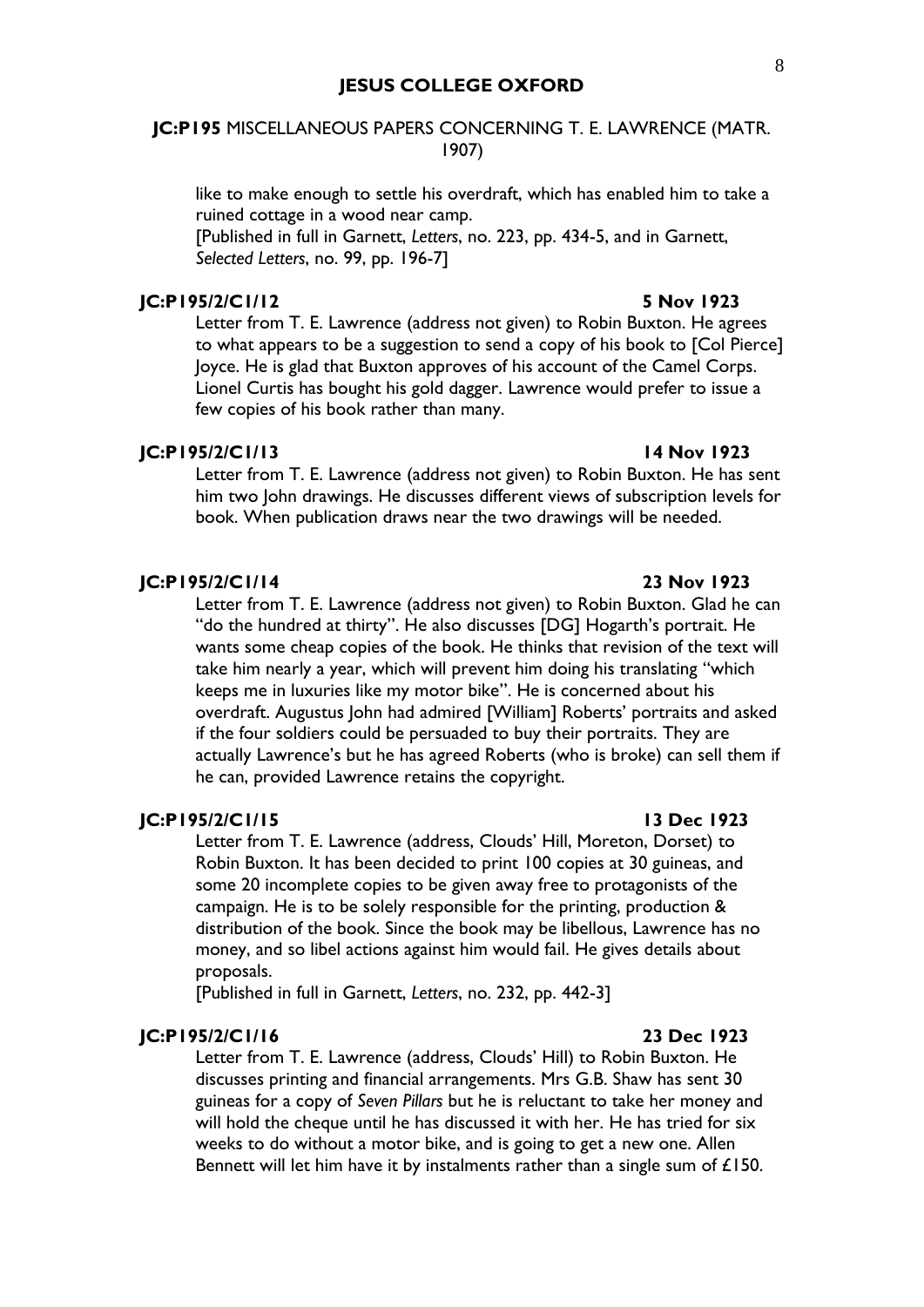## **JC:P195** MISCELLANEOUS PAPERS CONCERNING T. E. LAWRENCE (MATR. 1907)

Folio fetched £80 so he can get his motor bike.

### **JC:P195/2/C1/17 27 Dec 1923**

### **JC:P195/2/C1/18 no date [but soon after above]**

Letter from T. E. Lawrence, address, Clouds' Hill, Moreton, Dorset) to Robin Buxton. He discusses more subscriptions, including from Hugh Walpole, and "the unfortunate Grey". He is anxiously awaiting his new motor bike.

Letter from T. E. Lawrence (address, Clouds' Hill) to Robin Buxton. Encloses cheque from Mrs G. B. Shaw, though he did his best to deter her. His  $4<sup>th</sup>$ 

### **JC:P195/2/C1/19 23 Jan 1924**

Letter from T. E. Lawrence (address, Clouds' Hill, Moreton) to Robin Buxton. He discusses progress in raising subscriptions, preparing pictures, and making trial pages of his book. The railway strike has delayed his new bike.

## **JC:P195/2/C1/20 25 Feb 1924**

Letter from T. E. Lawrence (address, Clouds' Hill, Morton) to Robin Buxton. He has had a heavy ten days – much work in camp. "The bike has come (yesterday) and is a man-killer. Magnificent." A Chingford builder has offered him a land exchange.

## **JC:P195/2/C1/21 23 March 1924**

Letter from T. E. Lawrence (address not given) to Robin Buxton. Lawrence has estimates for his book: Pictures £2405; text and binding £970; cost of USA edition £200, total £3,575; so he must sell 120 copies. He needs a cheque for £300 to get Pike started with the printing.

### **JC:P195/2/C1/22 31 March 1924**

Letter from T. E. Lawrence (address, Clouds' Hill) to Robin Buxton. He discusses more subscribers. He also claims that the American edition will be a "spoof", only intended to ensure copyright.

### **JC:P195/2/C1/23 3 May 1924**

Letter from T. E. Lawrence (address not given) to Robin Buxton. Lawrence asks of Buxton likes the illustrations he has seen, and discusses details of typography and choice of paper.

### **JC:P195/2/C1/24 about 27 June 1924**

Letter from T. E. Lawrence (address, Clouds' Hill, Moreton) to Robin Buxton. Pike the printer is started now with machines and has asked for £100 more. He is making progress with maps, photographs etc.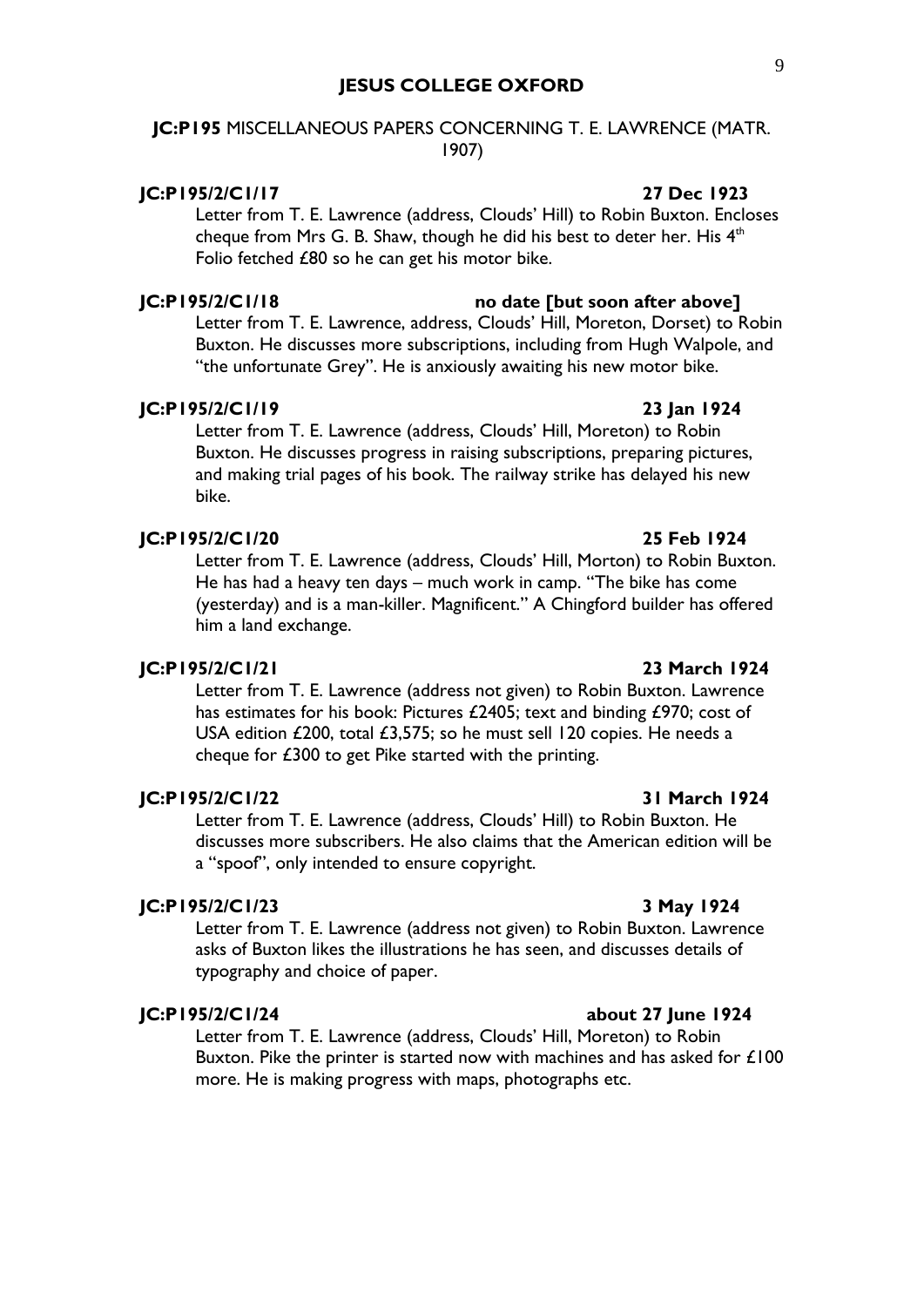## **JC:P195** MISCELLANEOUS PAPERS CONCERNING T. E. LAWRENCE (MATR. 1907)

### **JC:P195/2/C1/25 11 Aug 1924**

## Letter from T. E. Lawrence (address Clouds' Hill) to Robin Buxton. He discusses more subscribers to his book. Whittingham and Griggs have finished the first five chromo-lithos.

## **JC:P195/2/C1/26 18 Aug 1924**

Letter from T. E. Lawrence (address, Clouds' Hill) to Robin Buxton. He discusses other possible subscribers, noting that Harold Nicholson has withdrawn. He wishes to talk about a possible American edition.

## **JC:P195/2/C1/27 29 Aug 1924**

Letter from T. E. Lawrence (address Clouds' Hill, Moreton, Dorset) to Robin Buxton. He asks Buxton to return cheques to an unknown lady whose manner has displeased Lawrence. He discusses progress on the printing, and possible arrangments for an American edition, noting at eight copies must be printed in the USA.

[Published in full in Garnett, *Letters*, no. 253, pp. 465-6]

## **JC:P195/2/C1/28 6 Oct 1924**

Letter from T. E. Lawrence (address Clouds' Hill, Moreton) to Robin Buxton. The list of subscribers now includes Compton Mackenzie Wells, Shaw, Walpole, Hardy, Lady Bute, and a "City sort of merchant called Grenfell". He has asked for a print run of 200. Kennington busy over his monument. He has been in dispute over giving copies of the book to the copyright libraries, which he does not wish to do.

[Published in part in Garnett, *Letters*, no. 256, p. 468]

## **JC:P195/2/C1/29 7 Oct 1924**

Letter from T. E. Lawrence (address, Clouds' Hill) to Robin Buxton. Lawrence discusses financial problems relating to the costs of pictures etc for the book.

[See **JC:P195/2/C2/3** for a photocopy of a letter from Lawrence to Buxton dated 25 Nov 1924, original now missing; published in part in Garnett, *Letters*, no. 259, pp. 470-1]

## **JC:P195/2/C1/30 18 Dec 1924**

Letter from T. E. Lawrence (address not given) to Robin Buxton. Lawrence has mislaid two conveyances. E. V. Lucas "all right, as a writer", and Lawrence is happy for him to see first few chapters.

## **JC:P195/2/C1/31 12 Jan 1925**

Letter from T. E. Lawrence (address not given) to Robin Buxton. He has tracked down a deed for Pole Hill as security for £250 mortgage. He now asks Buxton's advice on what to do next.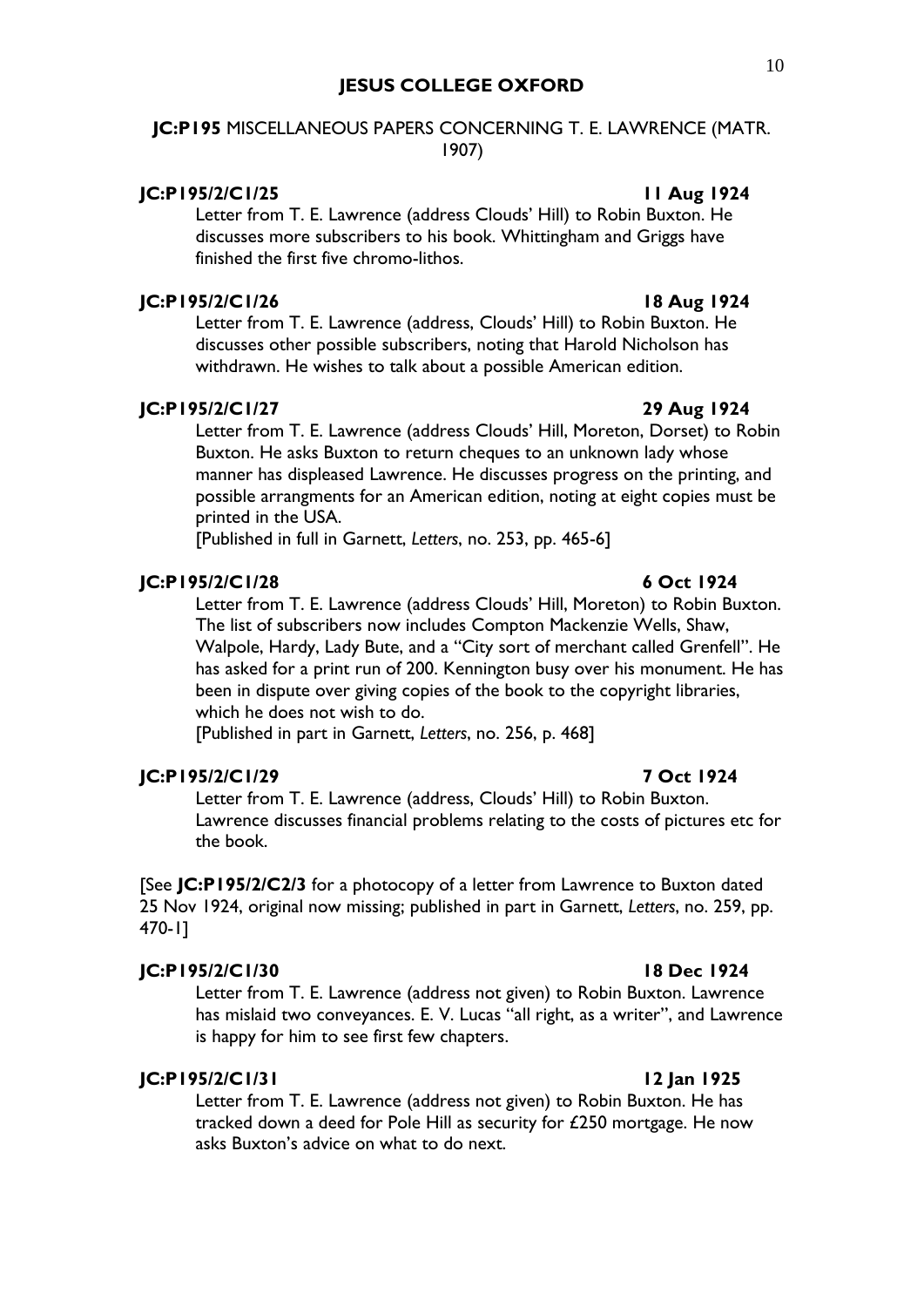## **JC:P195** MISCELLANEOUS PAPERS CONCERNING T. E. LAWRENCE (MATR. 1907)

## **JC:P195/2/C1/32 6 Feb 1925**

Letter from T. E. Lawrence (address not given) to Robin Buxton. He has more to report about the mortgage deeds. He is correcting a most difficult chapter on the march to Akaba and its capture. First section to be printed tomorrow; second just passed final proof; third and fourth in Madeira where G B Shaw is proof-reading them. Fifth section with Lawrence. This is half way through.

## **JC:P195/2/C1/33 18 Feb 1925**

Letter from T. E. Lawrence (address not given) to Robin Buxton. E. M. Forster is staying at the cottage. He discusses money, and also the reprint of his book, which he thinks is almost a revision. He is managing a page a day. He discusses financial matters about the Pole Hill deed. He hopes that the book will be fully complete by December. He is prepared for a loss of about £1,000 on the edition. Will need to find  $£2,500$  next  $|an|$ , as he aims to go abroad in Feb for remainder of his term. Chingford is up for sale and may raise the whole sum. If it has not been sold by Christmas, he will take offer of an abridgement of about half *The Seven Pillars* to Cape.

## **JC:P195/2/C1/34 26 March 1925**

Letter from T. E. Lawrence (address not given) to Robin Buxton. He has offered Cape 125,000 words ("about 43%") of *The Seven Pillars* for publication under another title in England and America in spring 1927. He agreed provisionally and is working out a contract. G. B. Shaw and others must see it before he commits himself. He has therefore cancelled the sale of his books. He has had an offer from a Chingford builder, and wonders what should he do. He is pondering whether to return to the RAF. He has also heard that Brough have brought out a new bike which can do 112 m.p.h. [Published in full in Garnett, *Letters*, no. 261, p. 472]

## **JC:P195/2/C1/35 13 April 1925**

Letter from T. E. Lawrence (address, Clouds' Hill) to Robin Buxton. He discusses the value of serial rights in the USA, which are substantial. He described his new bike as "a private danger. Tremendous."

### **JC:P195/2/C1/36 16 May 1925**

Letter from T. E. Lawrence (address not given) to Robin Buxton. Lawrence discusses his finances, and the money he owes and is owed. He also has much to do on the book itself. The RAF has decided that he is not fit to serve in it, and so will buy himself out, to finish the book. He discusses some possible subscribers, including Philip Sassoon and his sister, Lady Cholmondeley if they apply, and people whom he has refused, including Winston [Churchill]. Each subscriber is to receive proof of first 40 pages of the book with apology for delay.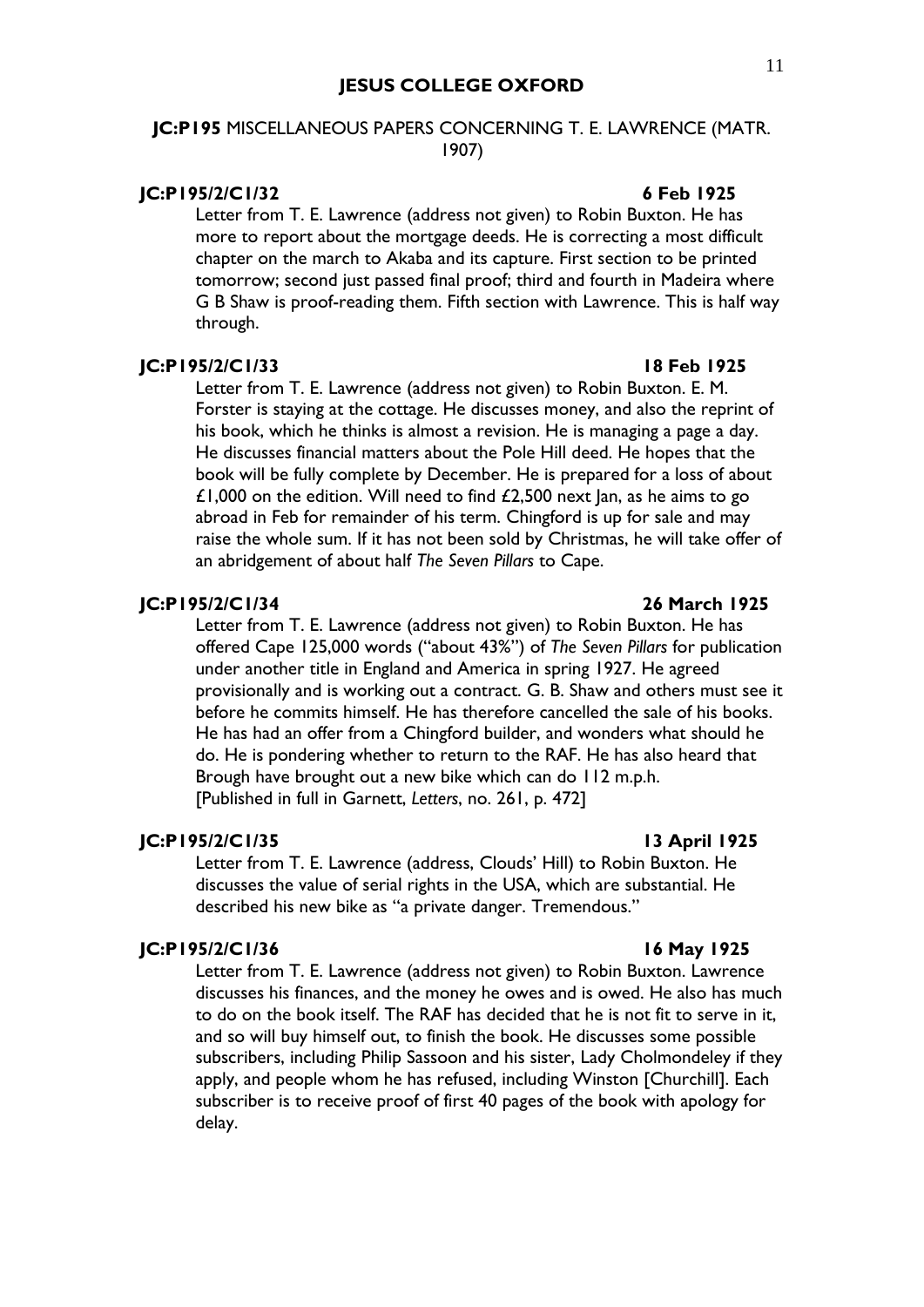## **JC:P195** MISCELLANEOUS PAPERS CONCERNING T. E. LAWRENCE (MATR. 1907)

## **JC:P195/2/C1/37 18 May 1925**

Letter from T. E. Lawrence (address not given) to Robin Buxton. He discusses other possible subscribers: he does not wish to accept Lady Colefax, but will accept Sir Albert Stern and John Buchan. He also discusses some more financial matters, and asks himself to be put down for 50 copies of the reprint at 15 guineas each. His intent is to "tell the disgusting people of the future that the lists are closed; and decent people may go on a waiting list, which shall be a favour."

### **JC:P195/2/C1/38 22 May 1925**

Letter from T. E. Lawrence (address not given) to Robin Buxton. He answers summarily various questions of Buxton about the book.

## **JC:P195/2/C1/39 20 June 1925**

Letter from T. E. Lawrence (address not given) to Robin Buxton. He thanks Buxton for pass books, and discusses proofs of illustrations for Whittingham and Griggs. He has heard hints that [Sir John] Salmond has said that he may get back to the air, and asks Buxton to find out more. He also discusses his finances once again. He also passes on his opinions on professional indexers: all right for names, and not for subject headings.

[Portions of this published in Garnett, *Letters*, no. 267, pp. 477-8]

### **JC:P195/2/C1/40 25 June 1925**

Letter from T. E. Lawrence (address, Clouds Hill, Moreton, Dorset) to Robin Buxton. He encloses a "book" which appears to be a list of subscribers, with comments on some doubtful points. He would prefer to circulate a section of the book in advance, so that it will not make too much of a noise.

### **JC:P195/2/C1/41 after 20 Jul 1925**

Letter from Robin Buxton (address 68 Lombard Street, London EC3) to T. E. Lawrence. Buxton offers the names of more possible subscribers. On the back of this, Lawrence has written a reply (no address given). He is trying to complete proofs of his book before his recruit training for the RAF. He discusses subscribers, explaining that he does not want any more, unless they are "really decent people". He expresses his dissatisfaction with his book – "rottener by far than I ever dreamed."

## **JC:P195/2/C1/42 15 Aug 1925**

Letter from T. E. Lawrence (address, Clouds Hill, Moreton, Dorset) to Robin Buxton. He is joining the RAF on Monday, and in preparation for this sends Buxton thoughts on various business matters, including his finances, the proofs, the illustrations, and the subscribers.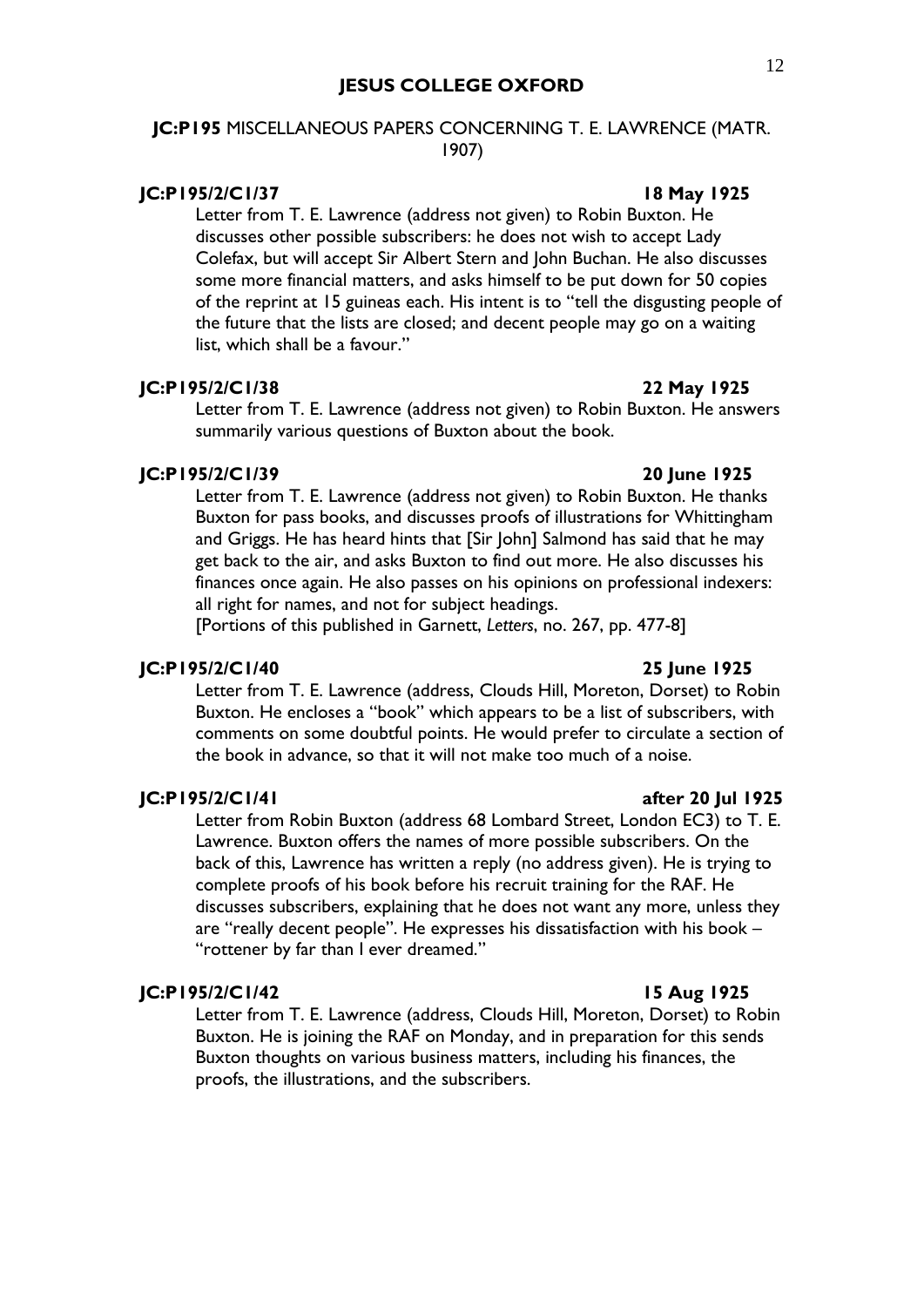## **JC:P195** MISCELLANEOUS PAPERS CONCERNING T. E. LAWRENCE (MATR. 1907)

### **JC:P195/2/C1/43 16 Oct 1925**

Letter from T. E. Lawrence (address not given) to Robin Buxton. Lawrence discusses subscribers, and wonders about having up to 120 of them. He laments that the book is costing more and more.

### **JC:P195/2/C1/44 19 Oct 1925**

Letter from T. E. Lawrence (address, Hut 105, RAF Cadet College, Cranwell, Lincs.) to Robin Buxton. Lawrence asks to come and see Buxton at Priors Hardwicke.

## **JC:P195/2/C1/45 28 Dec 1925**

Letter from T. E. Lawrence (address not given) to Robin Buxton. Lawrence agrees to accept Lord Verulam as a subscriber. The book is still not finished, as he has injured his knee and elbow thanks to his bike.

## **JC:P195/2/C1/46 4 Jan 1926**

Letter from T. E. Lawrence (address not given) to Robin Buxton. There is more discussion of the book, and the number of copies (which he wishes to keep secret to annoy the bibliophile). He is hoping to get some more money from Cape to reduce his overdraft. He also asks for Buxton's help in sorting out his income tax. He reports on his progress with the proofs, and also with his work on the abridged version of the book.

## **JC:P195/2/C1/47 20 March 1926**

Letter from T. E. Lawrence (address, Hut 105, RAF Cadet College, Cranwell) to Robin Buxton. Lawrence has broken his right arm, and is writing this in pencil. He discusses some more subscribers, and some details about bills.

### **JC:P195/2/C1/48 21 June 1926**

Letter from T. E. Lawrence (address not given) to Robin Buxton. There is more discussion of subscribers. He is going to India in November. He hates doing it, but hopes that it will let him escape Cape's publicity campaign. He would like to see Buxton to talk business, and the possible creation of a trust to handle his money in his absence.

### **JC:P195/2/C1/49 15 Sept 1926**

Letter from T. E. Lawrence (address not given) to Robin Buxton. Lawrence wants to sign only copies of *The Seven Pillars* for people who helped produce it. The *Daily Telegraph* and an American paper have offered just over £2,000 for serial rights; he will probably accept.

## **JC:P195/2/C1/50 14 Oct 1926**

Letter from T. E. Lawrence (address not given) to Robin Buxton. Lawrence encloses a proof for Lee Warner. The final edition us held up because of a muddle over two coloured plates, and because he does not want it to come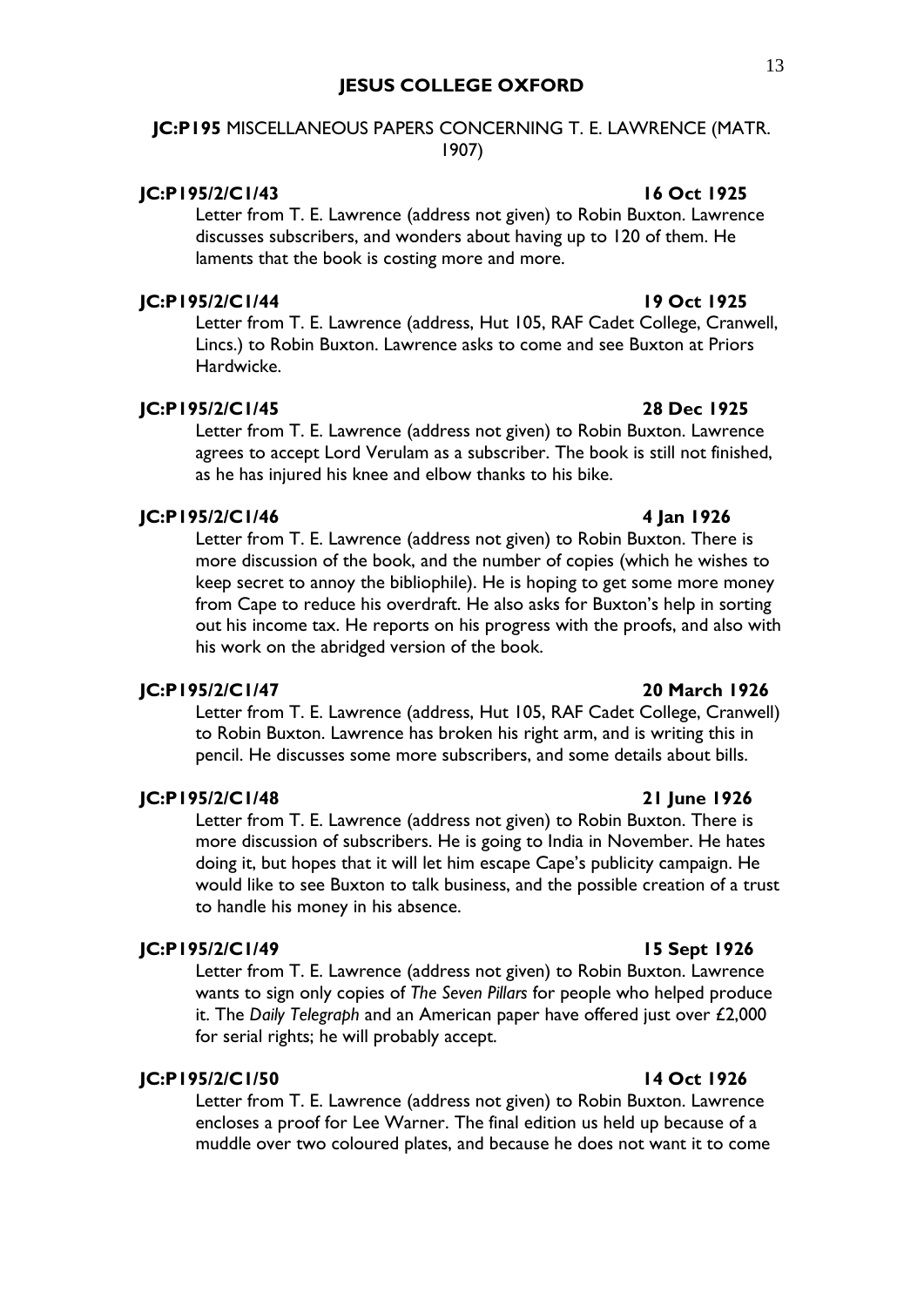## **JC:P195** MISCELLANEOUS PAPERS CONCERNING T. E. LAWRENCE (MATR. 1907)

out before 5 December when his boat sails. He also laments how much else there is to pay for with the book.

### **JC:P195/2/C1/51 26 Oct 1926**

Letter from T. E. Lawrence (address not given) to Robin Buxton. He discusses arrangements for the Trust, dealing with a journalist from the *Evening Standard*, and news about binding the book.

## **JC:P195/2/C1/52 1 Nov 1926**

Letter from T. E. Lawrence (address not given) to Robin Buxton. Lawrence advises against accepting any more subscribers, or else there will not be enough copies to go round.

### **JC:P195/2/C1/53 11 Jan 1927**

Letter (written in pencil) from T. E. Lawrence (address, RAF Depot, Drigh Road, Karachi) to Robin Buxton. He hopes not to stay in India for more than five years. The trip out was "ghastly". He discusses some final arrangements about the book, including selling some of the original pictures.

## **JC:P195/2/C1/54 16 Feb 1927**

Letter from T. E. Lawrence (address not given) to Robin Buxton. Lawrence discusses his dealings with Raymond Savage, apparently about the *Daily Telegraph* serialisation. He also discusses what to do with the pictures, noting that August John's head of Feisal is probably the only one worth very much. He notes that the book has not been noticed much, now that it is out. There are a few more discussions of spare copies, and Lawrence's reflections on what he has done ("I know it is a wash-out").

## **JC:P195/2/C1/55 4 March 1927**

Letter from T. E. Lawrence (address not given) to Robin Buxton. Lawrence describes his life in Karachi. He discusses his financial affairs, and the sale of the Feisal portrait. He expresses pleasure at Kennington's bust of him. He also discusses how many copies were printed. Robert Graves was meant to have a copy, and so Lawrence arranges for him to collect an incomplete one from D.G. Hogarth in Oxford. He reflects on his future life, now that his book is finished. He would lie to come back from India when the fuss over his book has died down, and retire into private life.

[Published in part in Brown, *Letters*, pp. 318-19]

## **JC:P195/2/C1/56 25 March 1927**

Letter from T. E. Lawrence (address not given) to Robin Buxton. Lawrence praises Buxton for selling a copy of *Seven Pillars* for a copy of Kennington's bust and a car, observing that he could have got a Bough bike for that. He is sorry to hear of Manning Pike's problems, and thanks Buxton for helping him. He expresses his dislike for the abridged version (*Revolt in the Desert*). He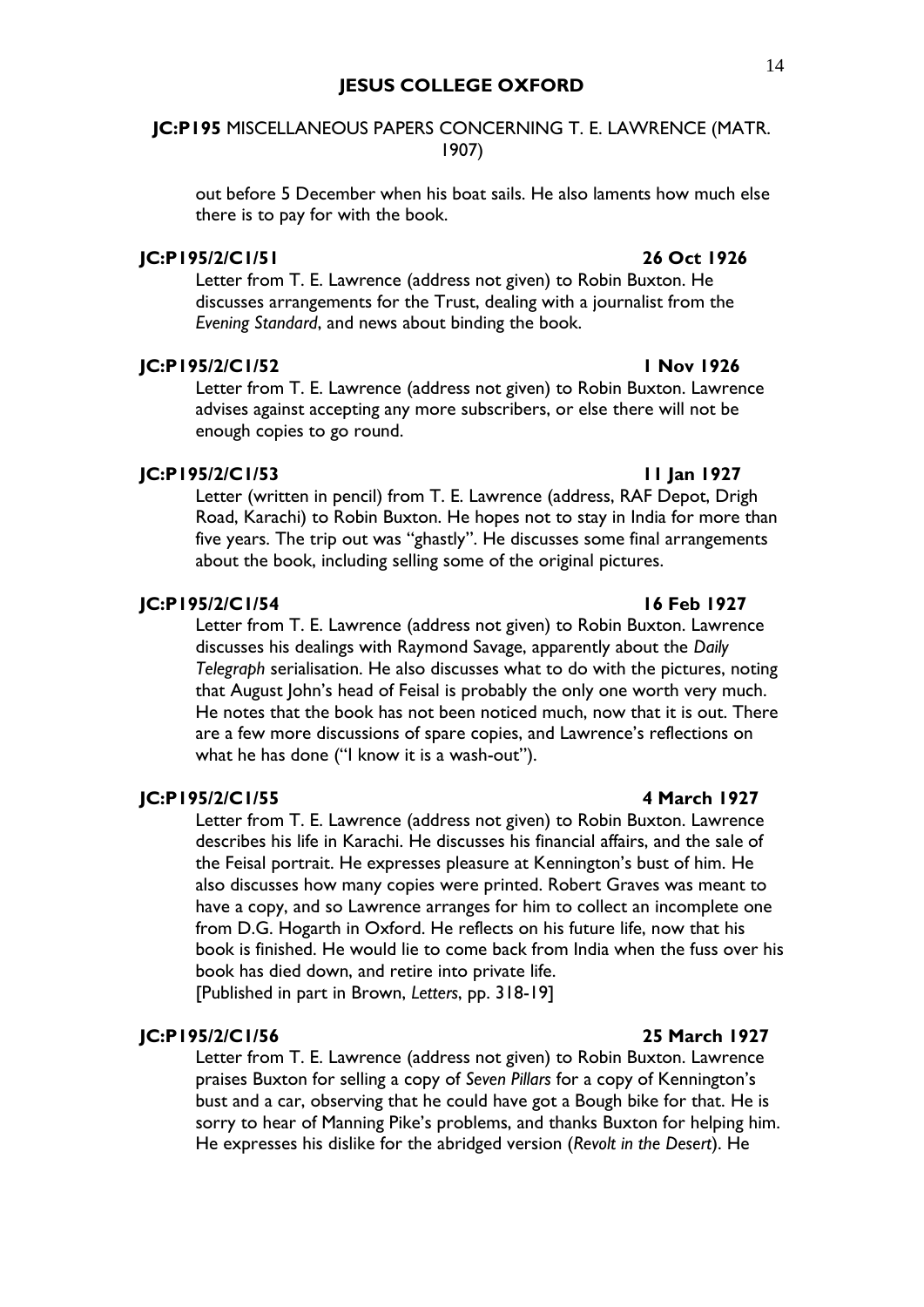## **JC:P195** MISCELLANEOUS PAPERS CONCERNING T. E. LAWRENCE (MATR. 1907)

asks how distribution of the copies is going, and asks that film rights should not be sold without his being consulted.

### **JC:P195/2/C1/57 21 April 1927**

Letter from T. E. Lawrence (address not given) to Robin Buxton. Mrs Shaw has sent him some cuttings with reviews of *Revolt in the Desert*. *Revolt* is in its fourth impression, and the royalties go to the RAF Memorial Fund, but Lawrence insists that they must not know its source. He discusses translations: he does not want a French edition because of their cruelty in Syria. Lawrence now has a copy of the Cape £5 edition, and dislikes it. He continues to think about what to do with the pictures, which he had commissioned for *Seven Pillars*, and about copies which have not reached their owners, and whether he would like a copy for himself to sell for a new Brough Superior. Lawrence also discusses film rights, and asks Buxton to keep close watch on any scenario or depiction of himself.

### **JC:P195/2/C1/58 12 May 1927**

Letter from T. E. Lawrence (address not given) to Robin Buxton. Lawrence suggests, that, if *Revolt in the Desert* has swept away the overdraft, might they now use the clause in the contract with Cape to bring the edition to an end? This is now for the trustees to decide. There are arguments on both sides.

## **JC:P195/2/C1/59 10 June 1927**

Letter from T. E. Lawrence (address not given) to Robin Buxton. He discusses alleged sales at Harrods and Minneapolis of copies of *Seven Pillars* at greatly inflated sums. He also urges Buxton not to let the RAF Fund know about his links to Lawrence. He is delighted that his overdraft is smaller. He suggests that half of the money raised from the sale of his pictures should be used for Pike, and for "a poor little thing called [Private 'Posh'] Palmer". He asks that Edward Grey, Allenby, and H G Wells should be given complimentary copies, but Mrs. Colin Campbell should do so. He has received a copy of the  $£5$  Cape edition, which he refuses to sign – he will never sign the name "Lawrence" again. He discusses arrangements for *Revolt in the Desert*, and problems with film rights. He discusses Karachi, and reports on receiving a letter from Winston Churchill.

### **JC:P195/2/C1/60 23 June 1927**

Letter from T. E. Lawrence (address not given) to Robin Buxton. Lawrence is delighted with Buxton's latest letter, which reports that the Trustees have resolved to end the agreement with Cape. He confirms that the some of the proceeds of the picture sales should go to Pike and Palmer. He is buying gramophone records of Beethoven quartets. He has promised himself not to make money out of the Arab campaign. Film rights are discussed once more. He is glad that the Ashmolean have taken the John drawing of D.G. H[ogarth]. Kennington has done four busts and says that Buxton's is the best.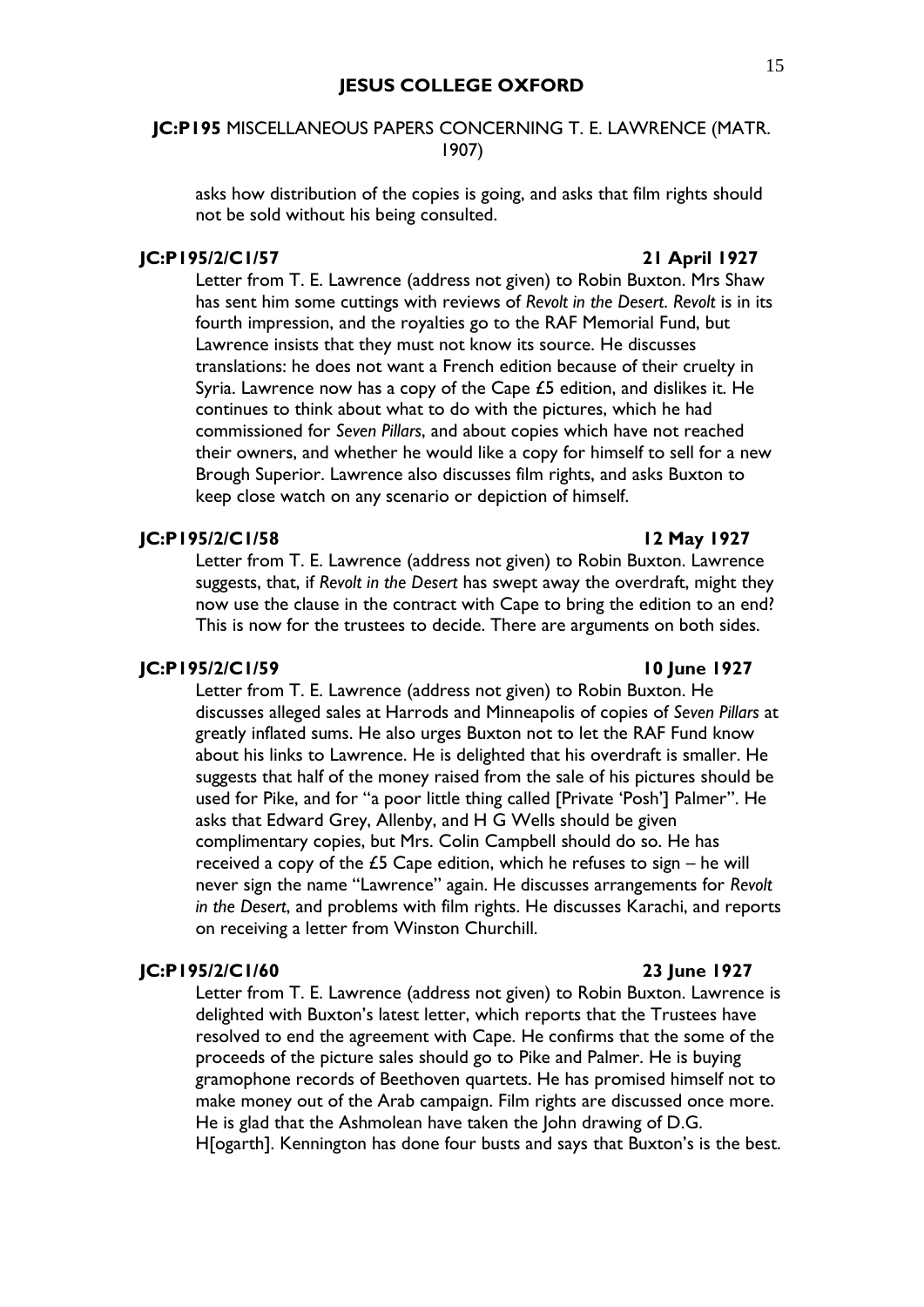## **JC:P195** MISCELLANEOUS PAPERS CONCERNING T. E. LAWRENCE (MATR. 1907)

He gives Buxton suggested reasons to pass on to Cape for withdrawing *Revolt in the Desert*.

Published in part in Garnett, *Letters*, no. 313, pp. 524-5, and also, again in part, in Garnett *Selected Letters*, no. 142 pp. 241-3]

## **JC:P195/2/C1/61 15 Sep 1927**

Letter from T. E. Lawrence (address not given) to Robin Buxton. Lawrence encloses some cheques from writing unsigned reviews 'for a queer little weekly called the Spectator'. He may be home in 1930, and will rely on a spare copy of *Seven Pillars* to provide him with price of a bike, but he will need double his RAF pay as running expenses. He is still in debt. If., however, there is a large balance in the *Seven Pillars* fund, he suggests giving money to the RAF Fund, and the RAF people are planning a swimming bath.

### **JC:P195/2/C1/62 22 Sep 1927**

Letter from T. E. Lawrence (address not given) to Robin Buxton. The swimming bath idea is likely to fall through as the estimated cost is over £2000.

## **JC:P195/2/C1/63** [**Undated; autumn 1927?]**

Letter from T. E. Lawrence (address not given) to Robin Buxton. Lawrence is delighted to hear about the "death" of *Revolt in the Desert*. He thinks that Fleet Street will not understand why he only published to pay off an overdraft. He is, though, enclosing some cheques from his *Spectator* earnings, which he wants to give to his "little brother". Robert Graves's book about him is due out soon, and hopes it will be forgotten by the spring. He also wonders whether someone may write a book attacking him. He discusses the sales of his books, and a possible German edition. For the future, he would like to work as a night-watchman or a caretaker, and has no wish to marry. He suggests that John Buchan might be able to advise on film rights, and expresses concern on D. G. Hogarth's health.

## **JC:P195/2/C1/64 10 Nov 1927**

Letter from T. E. Lawrence (address not given) to Robin Buxton. He has received Buxton's wire telling him of the death of Hogarth. Will Buxton and Eliot choose another trustee?

## **JC:P195/2/C1/65 22 Dec 1927**

Letter from T. E. Lawrence (address not given) to Robin Buxton. Lawrence asks Buxton to send £10 to his brother A. W. Lawrence to repay a loan. He urges Buxton not to invest in Pike. He reflects on the German translation of *Revolt* and on Robert Graves's biography of him (he thinks it "silly" to write about him while he's still alive). He discusses his financial position. He declares that he prefers being in the RAF to being King, or Premier, or Bank Manager, or Museum Keeper.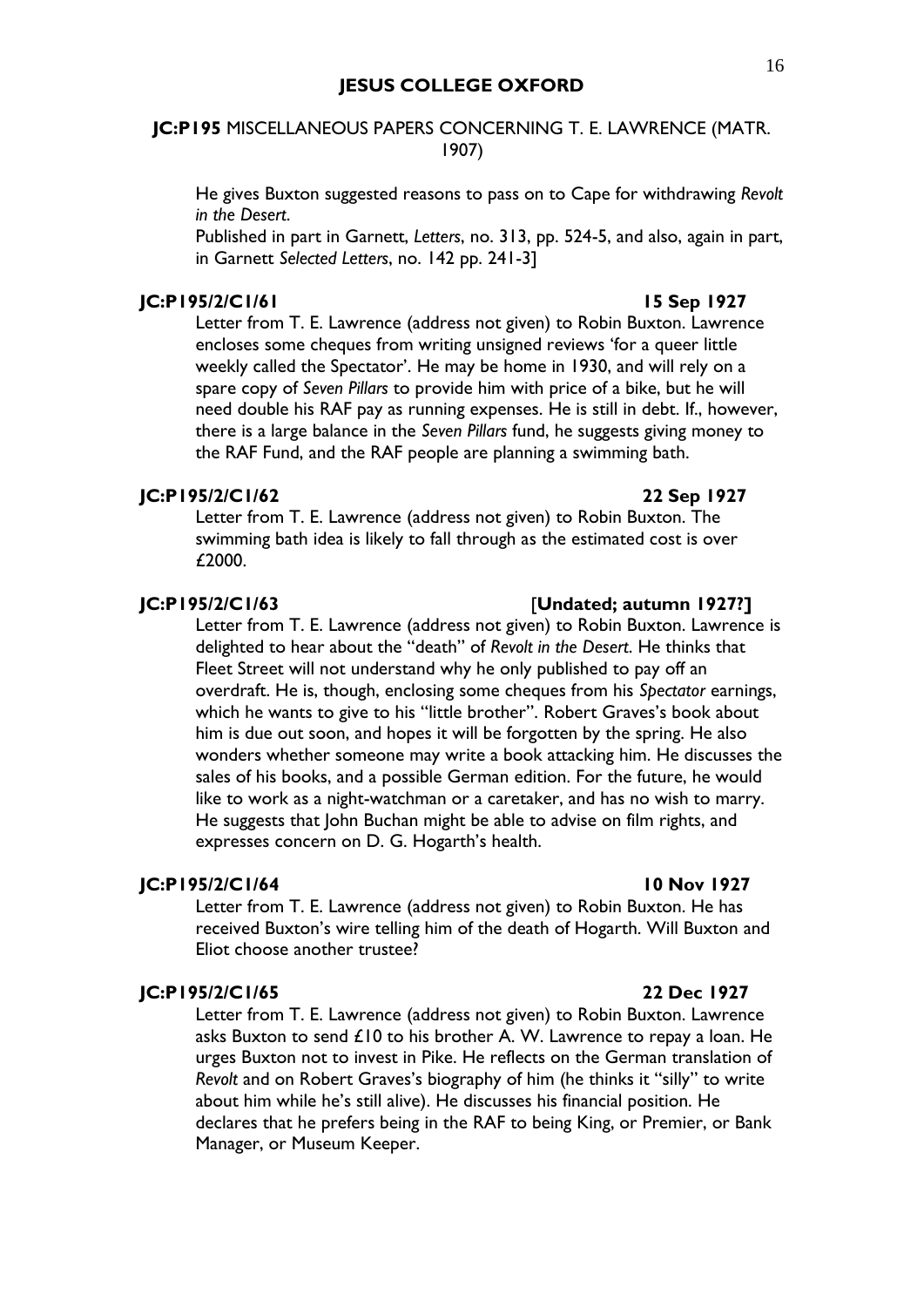## **JC:P195** MISCELLANEOUS PAPERS CONCERNING T. E. LAWRENCE (MATR. 1907)

## **JC:P195/2/C1/66 18 Jan 1928**

Letter from T. E. Lawrence (address not given) to Robin Buxton. Lawrence has not written letters lately as nothing to say. He hears that Buxton has passed some £4,000 to the RAF Fund. There may be a little more from USA and Germany but he hopes that Graves's book has killed his boom. He discusses unsold copies of *Seven Pillars*, one of which should get him another Brough Superior. He asks about replacing Hogarth as a Trustee, and reflects on the death of Thomas Hardy.

### **JC:P195/2/C1/67 14 April 1928**

Letter (written in pencil) from T. E. Lawrence (address not given) to Robin Buxton. For the last six months he has worked 11-12 hours a day, eight on RAF work and four on his own, transcribing a diary for Edward Garnett [this is an early version of *The Mint*]. He now feels "pumpkin-witted". He wants to help his brother (who tore up the last cheque he sent him), and he asks after Pike the publisher. He has heard from Lionel Curtis that Barclay's Bank employed a watchman-caretaker-charman in the London office and wonders whether he might have the job in 1935. Thanks to Eliot, he now has Dutch, German, and Swedish versions of *Revolt in the Desert*. Comments on them. Mrs Shaw has sent him German press cuttings. Graves sold nearly 60,000 copies of his biography in England. He discusses the costs of the production of *Seven Pillars*. He would like to see a scenario of the proposed film, although he thinks that it will be "a proper mess".

## **JC:P195/2/C1/68 10 May 1928**

Letter from T. E. Lawrence (address not given) to Robin Buxton [2 sheets]. He has not been enjoying Karachi, and has been asked to be moved to a squadron up-country. He does not enjoy the attention given him in his new base, and has had to leave his books and his electric bath-heater behind. He asks after Guy Dawney, and after plans for the rebuilding of Martin's Bank by Herbert Baker. He resumes discussions about a possible job at Barclay's Bank in 1935. He hears that Kennington is in France working on a war memorial. He hopes that the film project may fail. He discusses the aftermath of Graves's book, and the money made from it for himself and the RAF Fund. He understands that the portrait of Hogarth has now been rejected because C. F. Bell, the Art Keeper at Oxford, disliked it (Lawrence disagrees). [The first part published both in Garnett, *Letters*, no. 358, p. 607, and in Garnett, *Selected Letters*, no. 165, pp. 282-3]

## **JC:P195/2/C1/69 11 Sep 1928**

Letter from T. E. Lawrence (address, Miranshah) to Robin Buxton. He is doing a translation (of Homer's *Odyssey*) for an "innocent Yank". He asks that Buxton £25 to his brother, who tore up the last cheque.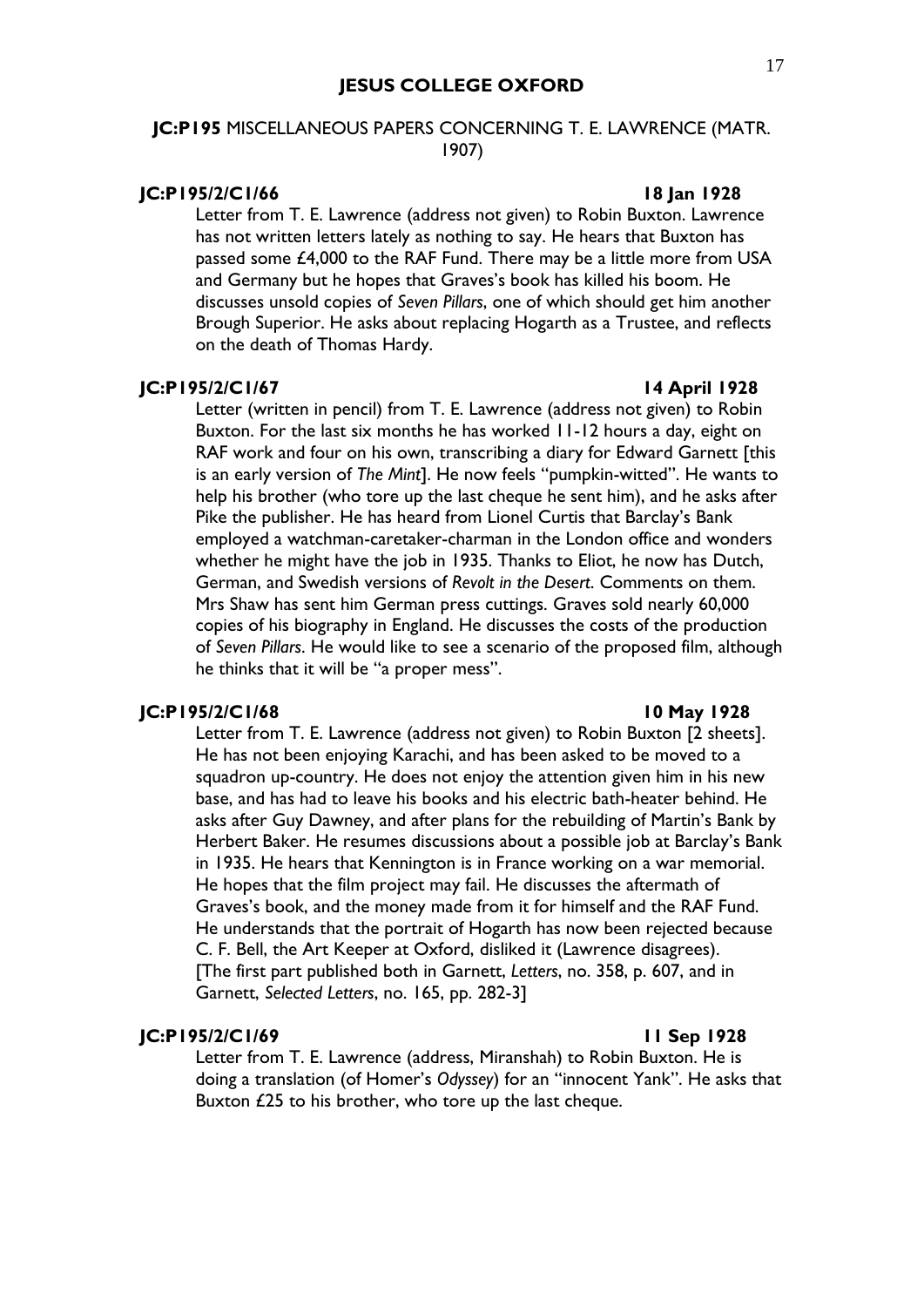## **JC:P195** MISCELLANEOUS PAPERS CONCERNING T. E. LAWRENCE (MATR. 1907)

## **JC:P195/2/C1/70 17 Oct 1928**

Letter from T. E. Lawrence (address, Miranshah) to Robin Buxton. He encloses a cheque he received from Captain Liddell Hart. He had been asked to write an article on guerrilla war for the *Encyclopaedia Britannica*, but refused but said he could compile one from Lawrence's writings in print provided he paid him. Apparently Peter Rodd is due to play Lawrence in the film. There is £15,000 for the RAF Fund.

## **JC:P195/2/C1/71 14 June 1929**

Letter from T. E. Lawrence (address, A/C Shaw, RAF Cattewater, Plymouth) to Robin Buxton. He is probably to be divested of Pole Hill. He hopes to get near the £4,000 it has cost. RB's bank holds the deeds.

## **JC:P195/2/C1/72 17 Feb 1930**

Letter from T. E. Lawrence (address not given) to Robin Buxton. He had called on the bank to draw a new cheque book, and discusses his finances. He explains how to get a copy of his translation of the *Odyssey*, and advised the Persian Minister to come to tea with him when he is next in London. He is alarmed to hear about a new film proposal.

## **JC:P195/2/C1/73 25 Feb 1930**

Letter from T. E. Lawrence (address, RAF Mount Batten, Plymouth) to Robin Buxton. Lawrence asks whether Buxton has got his "bawdy book" [i.e. *The Mint*]. He sees it as "a bit of a come down after the Seven Pillars." [Published in full in Brown, *Letters*, p. 439]

## **JC:P195/2/C1/74 9 April 1930**

Letter from T. E. Lawrence (address not given) to Robin Buxton. The "little people" [*sic*] have bought a house near Newbury. He is sorry to hear bad news about Pike. He hears that Chingford have got leave from the Ministry of Health to purchase a hill, which should help his finances.

## **JC:P195/2/C1/75 n.d. (written before C1/74; dated to 1930 in Garnett's edition of the letters)**

Letter from T. E. Lawrence (address, RAF Mount Batten, Plymouth) to Robin Buxton. His young brother has just visited; he is house hunting for his family. Lawrence wonders if RB's cottage farm is tenantless. St Andrew's University has offered him an honorary degree of Doctor of Laws.

[Published in full in Garnett, *Letters*, no. 412, pp. 687-8, and in Garnett, *Selected Letters*, no. 193, pp. 319-20]

## **JC:P195/2/C1/76 n.d. (1930?)**

Letter from T. E. Lawrence (address, RAF Mount Batten, Plymouth) to Robin Buxton. He reports on heavy winds, while he is translating Homer. He has signed a contract to sell Pole Hill for £4,450 but delays continue. Can he borrow another £50?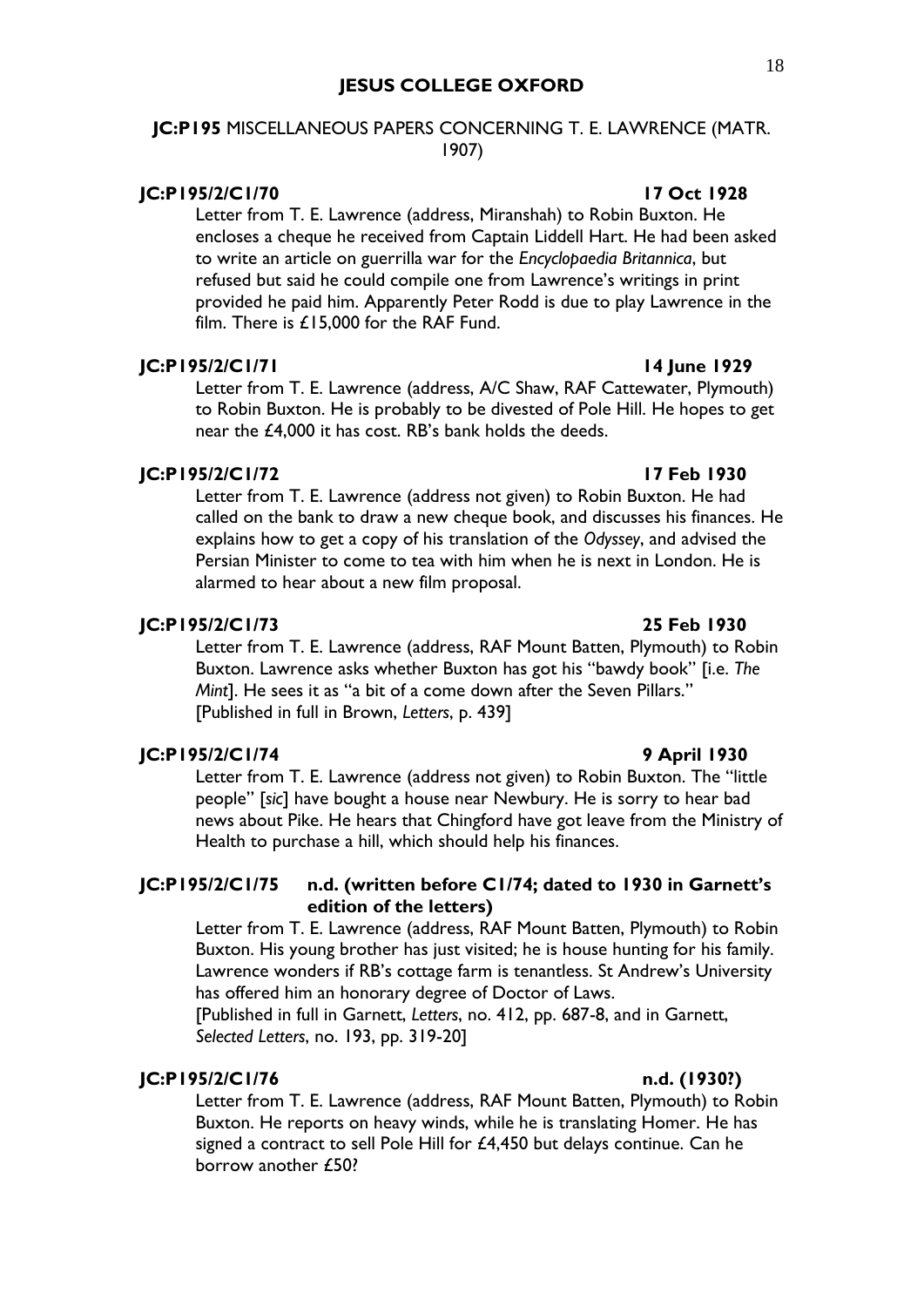## **JC:P195** MISCELLANEOUS PAPERS CONCERNING T. E. LAWRENCE (MATR. 1907)

### **JC:P195/2/C1/77 1 July 1930**

Letter (written in pencil) from T. E. Lawrence (address not given) to Robin Buxton. Lawrence thanks Buxton for sending an unspecified book or text. Major [Colin] Cooper has given him a speed boat, which pleases him.

## **JC:P195/2/C1/78 10 Sep 1930**

Letter from T. E. Lawrence (address, RAF Mount Batten, Plymouth) to Robin Buxton. Lawrence reports that Chingford was bought yesterday, and discusses ensuing financial matters.

## **JC:P195/2/C1/79 5 Oct 1930**

Letter from T. E. Lawrence (address not given) to Robin Buxton. He was sorry to miss Buxton when he visited the bank. He regrets losing the Hill, but is falling in love with Clouds Hill. He discusses his investments, and advises on getting a copy of the *Odyssey*. He has just bought a new bike.

## **JC:P195/2/C1/80 12 Nov 1930**

Letter from T. E. Lawrence (address not given) to Robin Buxton. He discusses financial matters, including large bills for his bike and speed boat.

## **JC:P195/2/C1/81 29 Dec 1930**

Letter from T. E. Lawrence (address not given) to Robin Buxton. Lawrence hopes that Buxton is hunting. Meanwhile, all Lawrence's non-RAF hours go on Odysseus. His speed boat has broken some parts, and he asks about arranging to pay for repairs.

[Published in full in Garnett, *Letters*, no. 429, p. 708]

### **JC:P195/2/C1/82 9 Feb 1931**

Letter from T. E. Lawrence (address not given) to Robin Buxton. Lawrence asks Buxton to send money on his behalf to a someone he knows who is in trouble in the Straits Settlements. He is very busy after a flying boat crash at Plymouth.

### **JC:P195/2/C1/83 6 July 1931**

Letter from T. E. Lawrence (address not given) to Robin Buxton. Lawrence's next leave will be coming up, when he plans to finish the *Odyssey*. It has been held up by the testing of RAF motor boats. The book should appear next spring.

### **JC:P195/2/C1/84 11 Sep 1931**

Letter from T. E. Lawrence (address, Mount Batten) to Robin Buxton. Lawrence wonders how best to help Pike, perhaps financially.

## **JC:P195/2/C1/85 7 Dec 1931**

Letter from T. E. Lawrence (address, Myrtle Cottage, John Street, Hyde, Southampton) to Robin Buxton. Lawrence thanks Buxton for help with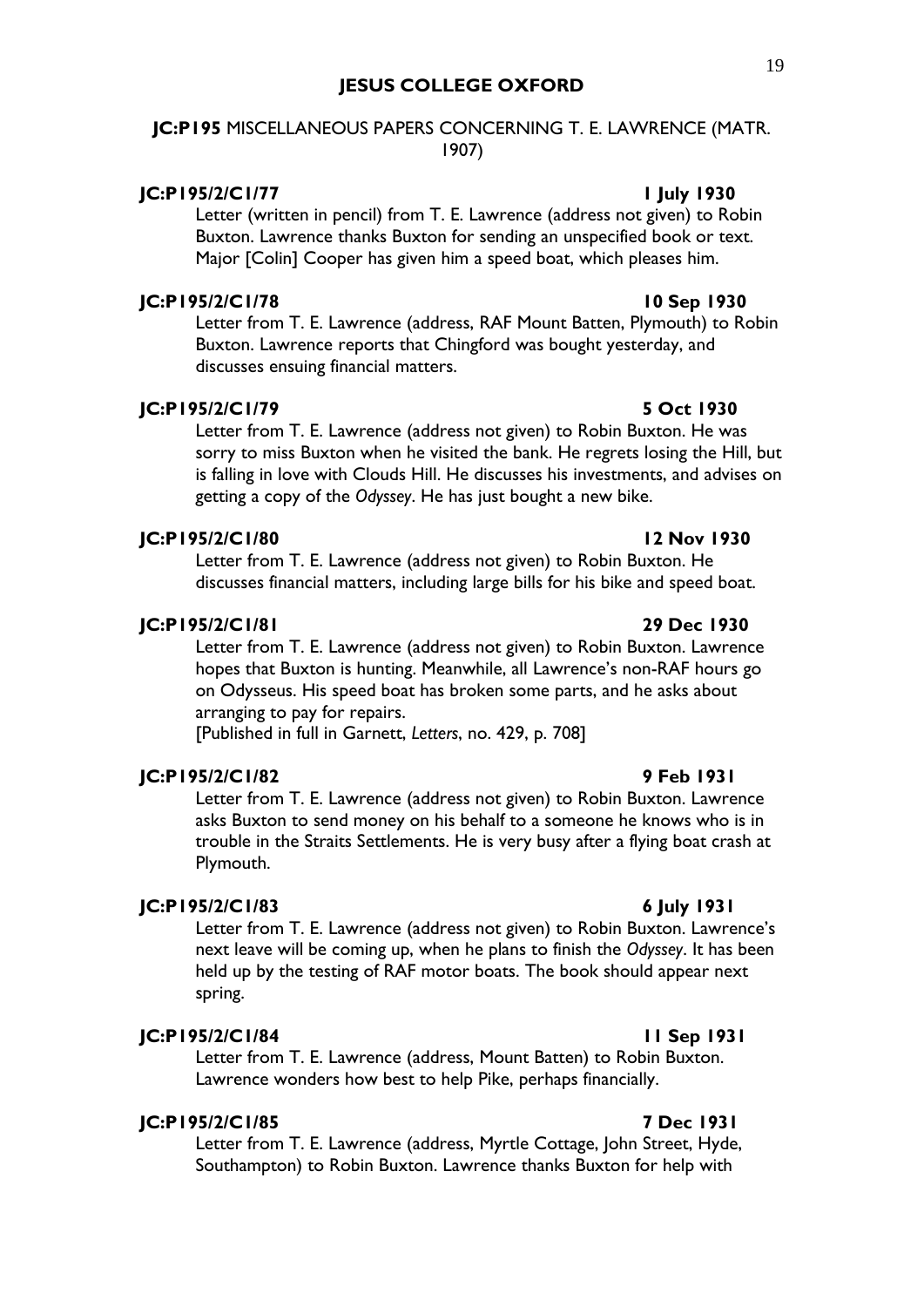## **JC:P195** MISCELLANEOUS PAPERS CONCERNING T. E. LAWRENCE (MATR. 1907)

investments. He reports on a new and good dinghy engine for the RAF, which has been working very well.

## **JC:P195/2/C1/86 16 Dec 1932**

Letter from T. E. Lawrence (address, Plymouth) to Robin Buxton. Lawrence thanks Buxton again for his 'investing kindness'. He has read that heard the *Odyssey* has been published commercially in the States under his name. He agreed to his name being used, as USA is so foreign and remote.

## **JC:P195/2/C1/87 9 Feb 1933**

Letter from T. E. Lawrence (address, Mount Batten) to Robin Buxton. Lawrence asks Buxton to give £200 to help a retired RAF Group Captain Marson, a friend of his who is in financial trouble. The *Odyssey* is selling well in USA.

[Published in full in Garnett, *Letters*, no. 481, pp. 760-1, save that Marson's name is omitted]

### **JC:P195/2/C1/88 16 Feb 1933**

Letter from T. E. Lawrence (address, Plymouth) to Robin Buxton. Lawrence asks about income tax issues. His Group Captain is delighted (presumably at Lawrence's gift – see the previous letter). The USA *Odyssey* has sold 11,000 copies. He is repairing and altering his cottage, in readiness for retirement.

## **JC:P195/2/C1/89 7 April 1933**

Letter from T. E. Lawrence (address, Mount Batten) to Robin Buxton. Lawrence reports that the RAF will "own" him until 1935, and then he plans not to take another job. Meanwhile he is working on his cottage, using profits from the *Odyssey*. He is sorry to hear that Geoffrey Salmond is dying.

## **JC:P195/2/C1/90 3 May 1933**

Letter from T. E. Lawrence (address, MAEE, Felixstowe) to Robin Buxton. He reports on attending a funeral (Salmond's?), and encloses two cheques from OUP in New York.

### **JC:P195/2/C1/91 12 Aug 1933**

Letter from T. E. Lawrence (address, 13 Birmingham Street, Southampton) to Robin Buxton. He discusses the affairs of Salmond's widow and son. He hears of problems at Martin's Bank, and discusses his cottage. He hopes to have his own bath soon – the first one he has ever owned all for himself.

## **JC:P195/2/C1/92 18 Oct 1933**

Letter from T. E. Lawrence (address not given) to Robin Buxton. Lawrence gives Buxton all his various addresses. He reports that he is spending much money, but hopes to finish his cottage by October 31.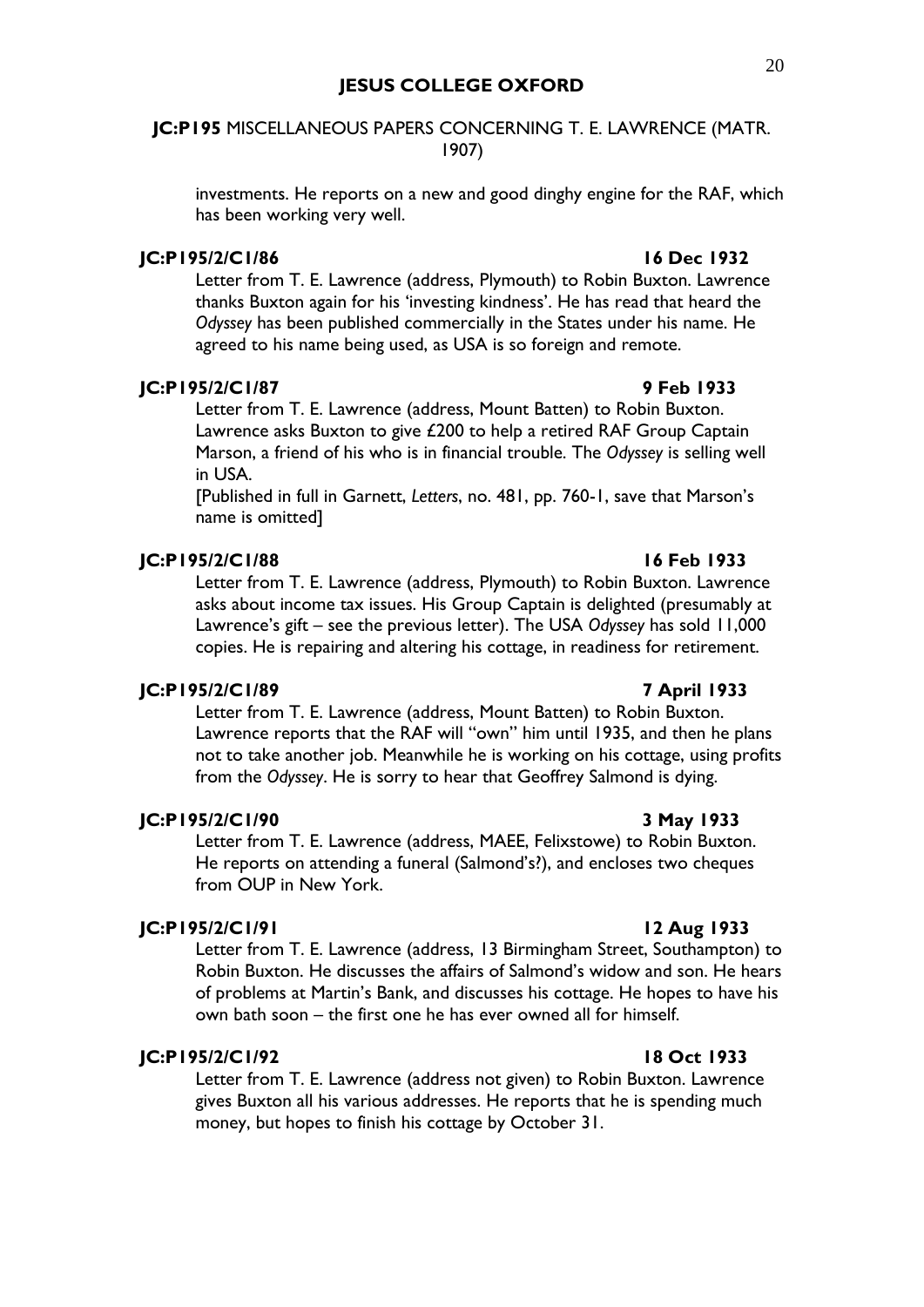## **JC:P195** MISCELLANEOUS PAPERS CONCERNING T. E. LAWRENCE (MATR. 1907)

### **JC:P195/2/C1/93 'Tuesday night' [1933/4?]**

Letter from T. E. Lawrence (address, Clouds Hill) to Robin Buxton. Lawrence gives directions on how to find Clouds Hill and how to contact him: telegrams take too long, and he has no telephone.

### **JC:P195/2/C1/94 4 Jan 1934**

## Letter from T. E. Lawrence (address 13 Birmingham Street, Southampton) to Robin Buxton. Lawrence has now finished paying for the final changes to his cottage, and asks Buxton to let him know the size of his overdraft, so he can take stock of his finances.

[Brown, *Letters* pp. 490-1 and 493 printed parts of two letters not in this collection from T. E. Lawrence to Buxton, respectively dated 7 June 1934 and 14 July 1934, which he says comes from "Bodleian Reserve". Curiously, the letters he prints which do come the Jesus collection are also described as coming from "Bodleian Reserve".

### **JC:P195/2/C1/95 13 April 1935**

Letter from T. E. Lawrence (address, Clouds Hill, Morton, Dorset) to Robin Buxton. Lawrence reports that the press have not troubled him for two weeks. He calls his life "pottery". He discusses financial matters. He asks about sending the portrait of Hogarth back to Oxford. He enjoys his cottage, but he is unsettled about his future.

[Published in part in Brown, *Letters*, pp. 531-2]

## **JC:P195/2/C1/96 30 Nov 1922** & **7 Jul 1940**

## Letter from T. E. Lawrence (address, 14 Barton Street, SW1) to George Bernard Shaw. Lawrence asks Shaw's opinion on "it". Shaw has added a note in his own hand, dated 7 Jul 1940, that "it" was an early copy of *Seven Pillars of Wisdom*, and that he had to rewrite some libellous passages. [Both the letter and Shaw's note are published in full in Brown, *Letters*, pp. 214-15]

## **JC:P195/2/C1/97 22 Sep 1923**

Letter from T. E. Lawrence (address not given) to Robin Buxton. Lawrence is glad that Buxton is reading *The Seven Pillars of Wisdom*, and is very grateful for his criticisms. He explains the meaning of the title, and speaks enigmatically of "SA". He then discusses arrangements for printing it. He especially asks Buxton for his thoughts on Lawrence's account of the ICC march. There is a typescript or this letter up at **JC:P195/2/C1/10** above. [Published in full in Garnett, *Letters*, no. 219, pp. 431-2; also in part in Brown, *Letters*, p. 245]

## **JC:P195/2/C1/98 n.d.**

Letter from T. E. Lawrence (address Cranwell) to Lionel Curtis. He expresses doubts about his book. But he also says that he likes the RAF very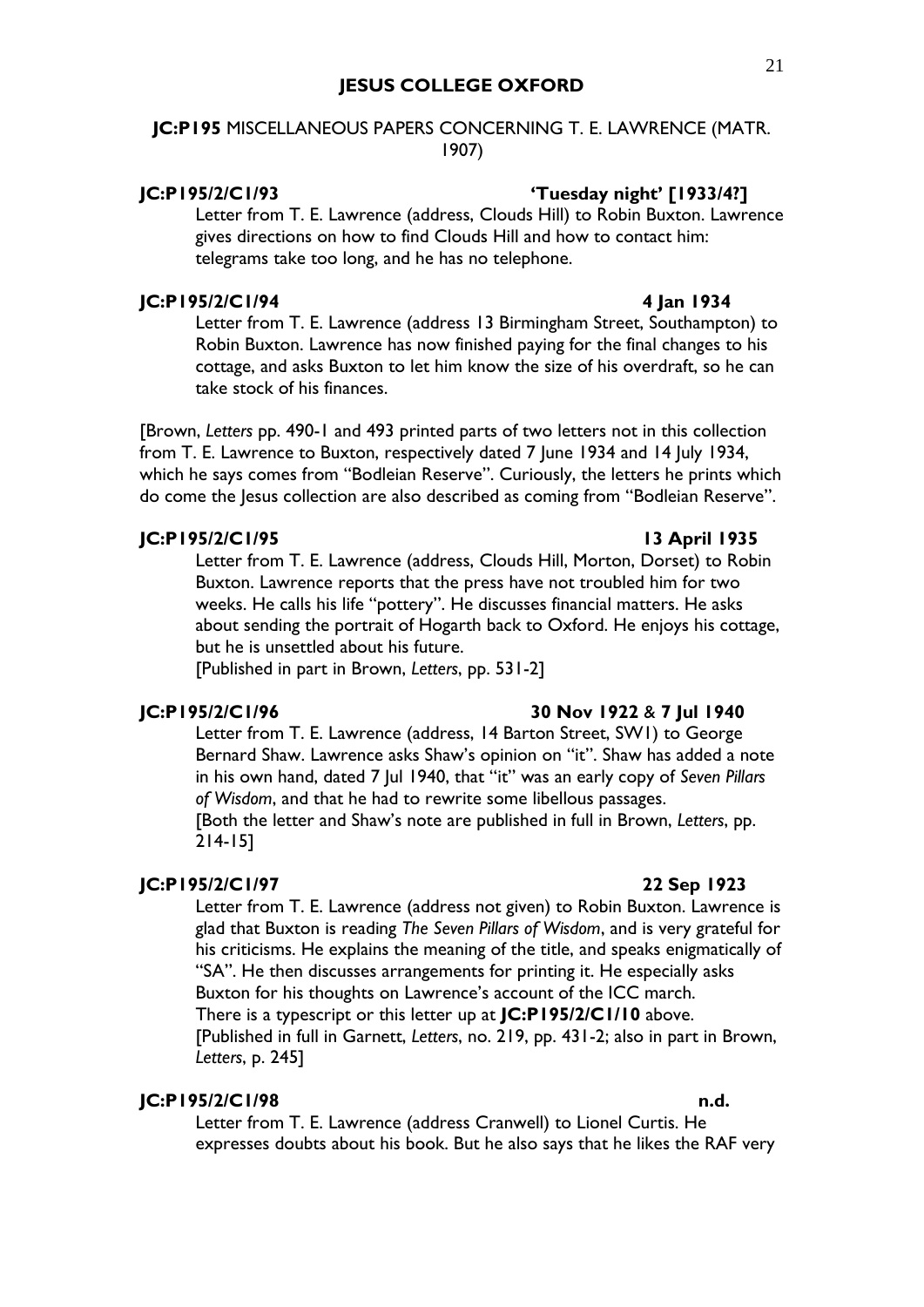## **JC:P195** MISCELLANEOUS PAPERS CONCERNING T. E. LAWRENCE (MATR. 1907)

much, as he feels claim there. He notes a December number of Blackwoods which has "poured butter and a flood of sugared light" on his character.

### **JC:P195/2/C1/99 14 Dec 1925**

Letter from T. E. Lawrence (address not given) to Lionel Curtis. Lawrence thanks Curtis for the gift of a Canadian sweater. [Published in full in Garnett, *Letters*, no. 277, pp. 487-8]

## **JC:P195/2/C1/100 17 July 1928**

Letter from T. E. Lawrence (address, RAF Detachment, Miranshah Fort, Wagerista) to Sir Herbert Baker. He heartily thanks Baker for a possible plan involving the Bank of England for what he could do after his discharge from the RAF, which could be in 1930 or 1935. He reflects on his life to date, and on how tired he now is. He describes Miranshah. [Published in full in Brown, *Letters*, pp. 379-80]

## **JC:P195/2/C1/101 29 Oct 1928**

Letter from T. E. Lawrence (address, Miranshah) to Sir Herbert Baker [2 sheets]. Lawrence expresses his pleasure in meeting Baker and Trenchard. He has asked the RAF to prolong his service to the limit of his engagement, 1935, as he likes being with them. He is happy to risk a permanency in the Bank, for he wants to enjoy himself while he is still physically able to do so. Lawrence discusses the so-called "Uxbridge Notes" he wrote in 1922 [the first version of *The Mint*]. He has no intention of publishing them, and only wants to review books anonymously or translate them under a pseudonym. He reflects more on the "Uxbridge Notes", and tells Baker how to get them if he wants. He would like to meet Baker in Delhi, although he can't get there under his own steam.

[Published in part in Brown, *Letters*, p. 385]

### **JC:P195/2/C1/102 6 Nov 1928**

Letter from T. E. Lawrence (address, Miranshah) to Sir Herbert Baker. He thanks him for his offer to come to the Bank, but he has just put in an application to be allowed to stay in RAF until 1935. He defends his choice at some length, saying that he likes the RAF better than anything he has done since the war.

## **JC:P195/2/C1/103 19 March 1934**

Letter from T. E. Lawrence (address, Union Jack Club, 91 Waterloo Road, London) to Lionel Curtis (called here 'My Lord Prophet') [2 sheets]. Lawrence thinks that the defence question (unspecified) is full of snags and being ineptly handled by Lords Rothermere and Beaverbrook. The balance of expenditure between Navy, Army and RAF is wrong, and Lawrence sets out his own views on the subject, especially the size of the RAF.

[Published in full in Garnett, *Letters*, no. 513, pp. 792-4, in Garnett, *Selected Letters*, no. 228, pp. 353-5, and in Brown, *Letters*, pp. 482-3]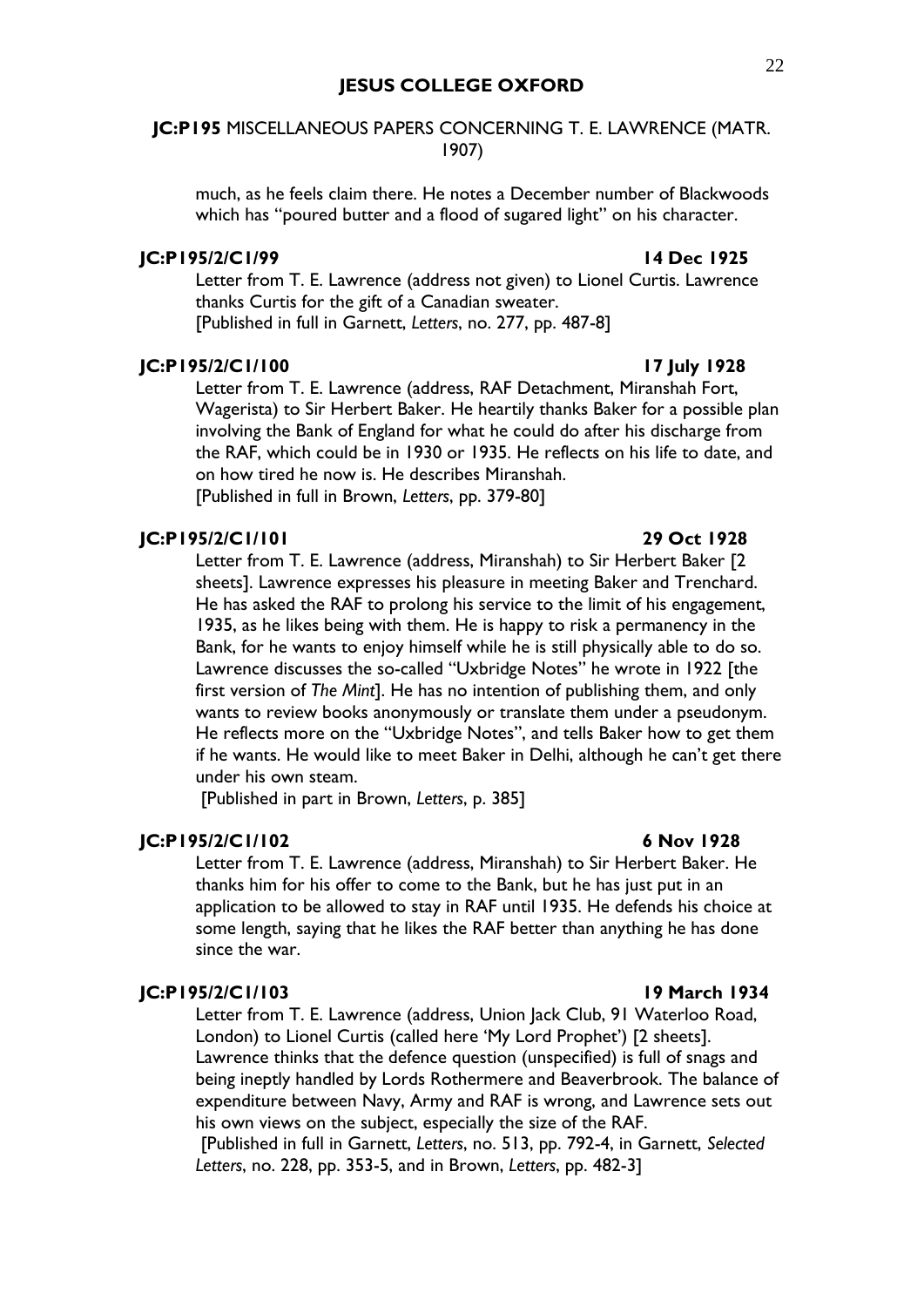## **JC:P195** MISCELLANEOUS PAPERS CONCERNING T. E. LAWRENCE (MATR. 1907)

## **JC:P195/2/C1/104 26 Nov 1934**

Letter from T. E. Lawrence (address, RAF Felixstowe) to Mlle Ch. Schneegan. He has been asked about the genealogy of the Schneegans family, and admitted that he cannot help her very much. He does, however, offer some suggestions about the origins of the surname. [Published in full in Brown, *Letters*, pp. 503-4]

## **JC:P195/2/C2 - PAPERS ABOUT THE LAWRENCE LETTERS AT JESUS COLLEGE**

### **JC:P195/2/C2/1 Mar 1964-Mar 1965**

Correspondence between Jesus College and Mary Wentworth Kelly, about possible donations of Lawrence material,1964-5 [5 items].

### **JC:P195/2/C2/2 1967**

A typed list of the Lawrence letters which were bound by the Bodleian Library in the Summer of 1967 (two copies).

### **JC:P195/2/C2/3 Nov 1924-Aug 1975**

Correspondence with P. L. Bradfer-Lawrence about a letter from Lawrence to Buxton, dated 25 November 1924, which was not among the letters purchased for Jesus College in 1964/5. Bradfer-Lawrence encloses a xerox of the letter which had been given to him in 1965. In the letter, Lawrence discusses drawing up deeds to assign rights to his work on his death, and the complexity of his family names and his birth (which is probably why the letter was extracted from the main sequence). This letter published in part in Garnett, *Letters*, no. 259, pp. 470-1. Bradfer-Lawrence also enclosed a xerox of letter from Herbert Baker to Buxton, 25 Jul 1933, with a sketch of suggested statue of Lawrence cut out of the rock, drawn by Charles Wheeler. [5 items in all]

## **JC:P195/2/C2/4 Feb-May 1976**

Correspondence about making photocopies of the Lawrence letters for Jeremy Wilson, Lawrence's official biographer, 1976. [6 items]

## **JC:P195/2/C2/5 Sep 1988-Dec 1989**

Correspondence about making photographic copies of the Lawrence letters for Clifford Irwin, who was making a biographical checklist of Lawrence's work, 1988-9 [10 items].

## **JC:P195/2/C2/6 1 Oct 1925**

Photocopy of a letter from Lawrence (address, Hut 105, RAF Cadet College, Cranwell) to John Rothenstein (address, 13 Airlie Gardens, Campden Hill, London), 1 Oct 1925. Rothenstein has sent Lawrence a biographical account of him, which Lawrence takes pains to correct. It is not known when or how this copy came to the College.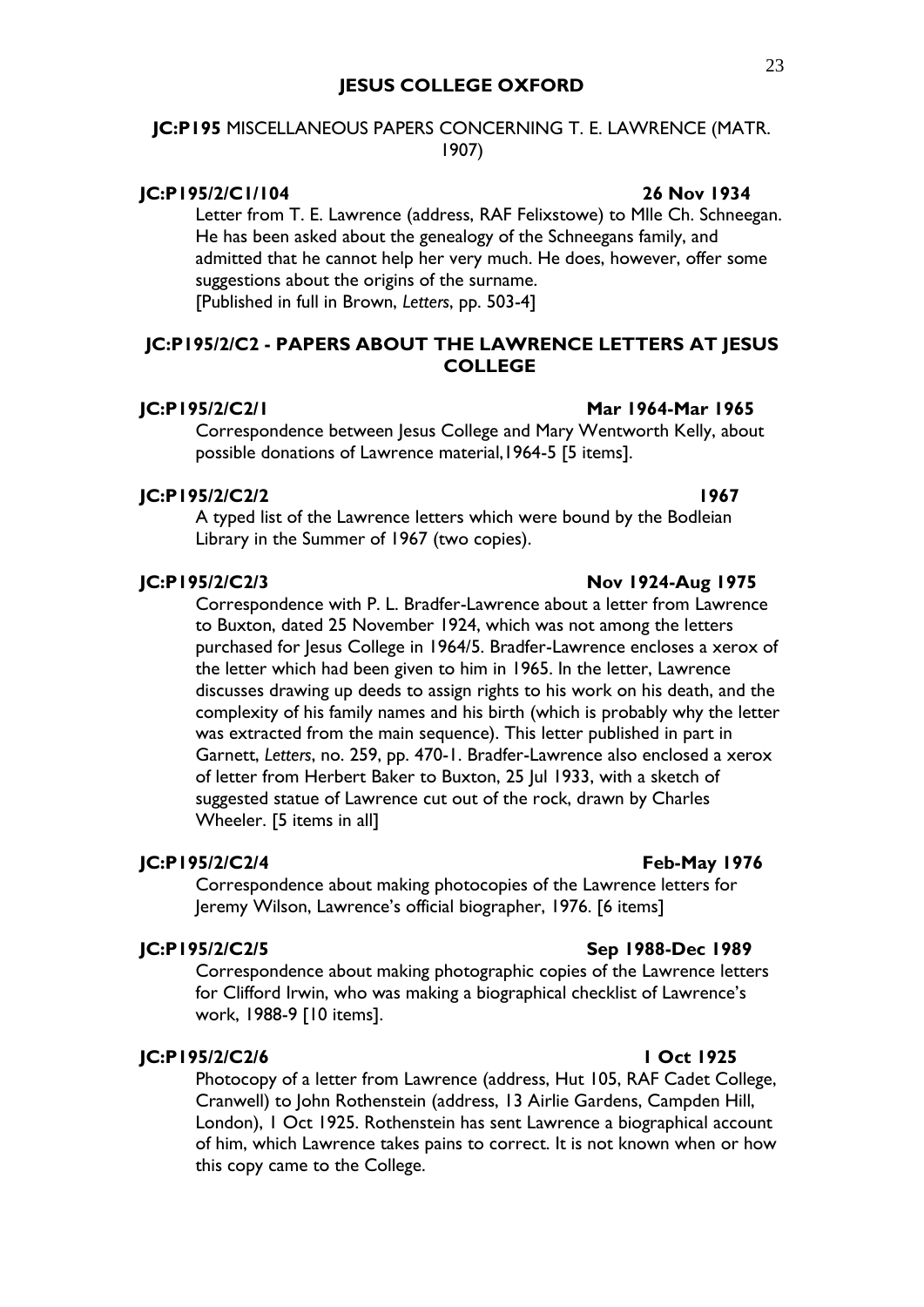## **JC:P195** MISCELLANEOUS PAPERS CONCERNING T. E. LAWRENCE (MATR. 1907)

## **JC:P195/3 - CORRESPONDENCE BETWEEN PRINCIPALS OF JESUS COLLEGE AND MEMBERS OF THE LAWRENCE FAMILY**

These papers were once presumably filed among the working papers of successive Principals of Jesus College, and then transferred to the Library at an unknown date. The papers were evidently once in an actual file, but they were taken out of the file some time after their arrival in the Library. Most of the letters are to and from Alfred Hazel (Pr. 1925-44).

### **JC:P195/3/C1 - CORRESPONDENCE**

### **JC:P195/3/C1/1 20 May 1935**

A letter from the BBC to the Principal of Jesus College, enclosing transcripts of the BBC news item about T. E. Lawrence's death, and appreciations by Sir Herbert Baker and Field Marshal Viscount Allenby [4 items].

## **JC:P195/3/C1/2 Jan 1936**

Correspondence between Alfred Hazel, Principal of Jesus College, and Montagu Lawrence, Lawrence's brother, about arrangements for obtaining tickets for representatives of Jesus College for a service at St. Paul's Cathedral for the dedication of memorial to T. E. Lawrence, Jan 1936. These are accompanied by a selection of press cuttings about the service, and a copy of the order of service [6 items].

### **JC:P195/3/C1/3 21 May 1936**

Sheet with two press cuttings from the *Oxford Mail* about the institution of the Lawrence Brothers Memorial Scholarships at Jesus College.

### **JC:P195/3/C1/4 July-August 1936**

Correspondence between Alfred Hazel and Montagu Lawrence about arranging for Jesus College to have a copy of a portrait of T. E. Lawrence by Eric Kennington [4 items].

### **JC:P195/3/C1/5 Sep 1936**

Correspondence between Alfred Hazel and Montagu Lawrence about arrangements for him and his mother to stay with Hazel and his wife before an unveiling of a memorial plaque for T. E. Lawrence at Oxford High School.

### **JC:P195/3/C1/6 Nov 1936**

Correspondence between Alfred Hazel and Montague Lawrence about the latter sending Jesus College a copy of speeches about T. E. Lawrence by Liddell Hart and Sir Ronald Storrs.

## **JC:P195/3/C1/7 28 Dec 1939**

Copy of letter from Alfred Hazel to Claud Hurst (then Fellow Librarian) about the presentation of T. E. Lawrence's thesis to Jesus College by his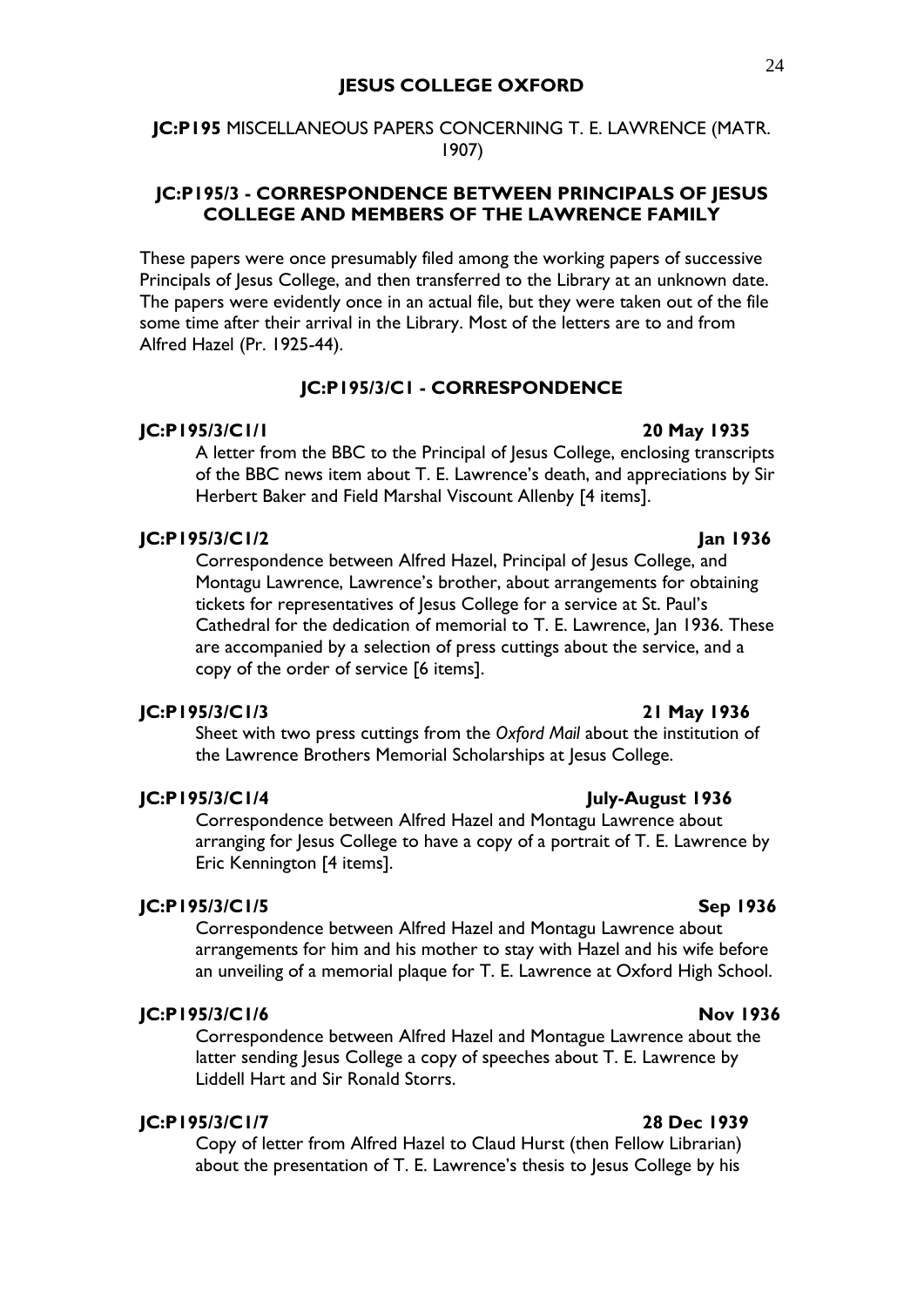## **JC:P195** MISCELLANEOUS PAPERS CONCERNING T. E. LAWRENCE (MATR. 1907)

mother. Hazel says that he encloses correspondence about it, which is not in this folder. These documents (including letters from Montagu Lawrence) are preserved among library correspondence files from the 1930s.

### **JC:P195/3/C1/8 Oct 1945**

## Correspondence between Sir Frederick Ogilvie (Pr. 1944-9) and Mrs. M. E. Lawrence, in which Ogilvie recommends to her Ernest Thurkle's *Time's Winged Chariot*, which include a chapter on T. E. Lawrence, [2 items].

## **JC:P195/4 – PRESS CUTTINGS, ARTICLES, REMINISCENCES AND IMAGES ABOUT T. E. LAWRENCE**

Various press cuttings, articles, and reminiscences have been given to Jesus College about T. E. Lawrence at various times. They are all catalogued here.

## **JC:P195/4/MS1 - PAPERS RELATING TO LAWRENCE AND JESUS COLLEGE**

### **JC:P195/4/MS1/1 n.d. (1980s?)**

Extracts copied out by David Rees from Governing Body minutes of 1907 and 1910 which mention Lawrence.

### **JC:P195/4/MS1/2 19 May 1985**

Photocopy of published version of address given by John Griffith (F. 1938-80) at St Nicholas' Church Moreton, 19 May 1985, to mark the  $50<sup>th</sup>$  anniversary of Lawrence's death.

## **JC:P195/4/MS1/3 Dec 1985**

Typescript memoir of Lawrence as an undergraduate by Arthur Glyn Prys-Jones (matr. 1908), with a note from Sir Peter North (Pr. 1984-2005, dated 6 Dec 1985. Extracts from this memoir were published in the 1986 issue of the *Jesus College Record*.

### **JC:P195/4/MS1/4 1987**

Works by, or including material by, Lawrence, and works relating to him in Jesus College Library, 1987 (with additions).

## **JC:P195/4/MS1/5 June 1988**

Catalogue of an exhibition on T. E. Lawrence prepared in the Fellows' Library at Jesus College to commemorate the centenary of his birth [this was transferred to the archives from the Library in April 2019 as Accession No. 548].

## **JC:P195/4/MS1/6 Dec 1986-Mar 1987**

Material on T. E. Lawrence sent to Jesus College by Albert Hubert "Joe" Pengelly (matr. 1947). This comprises a photograph of his Brough Superior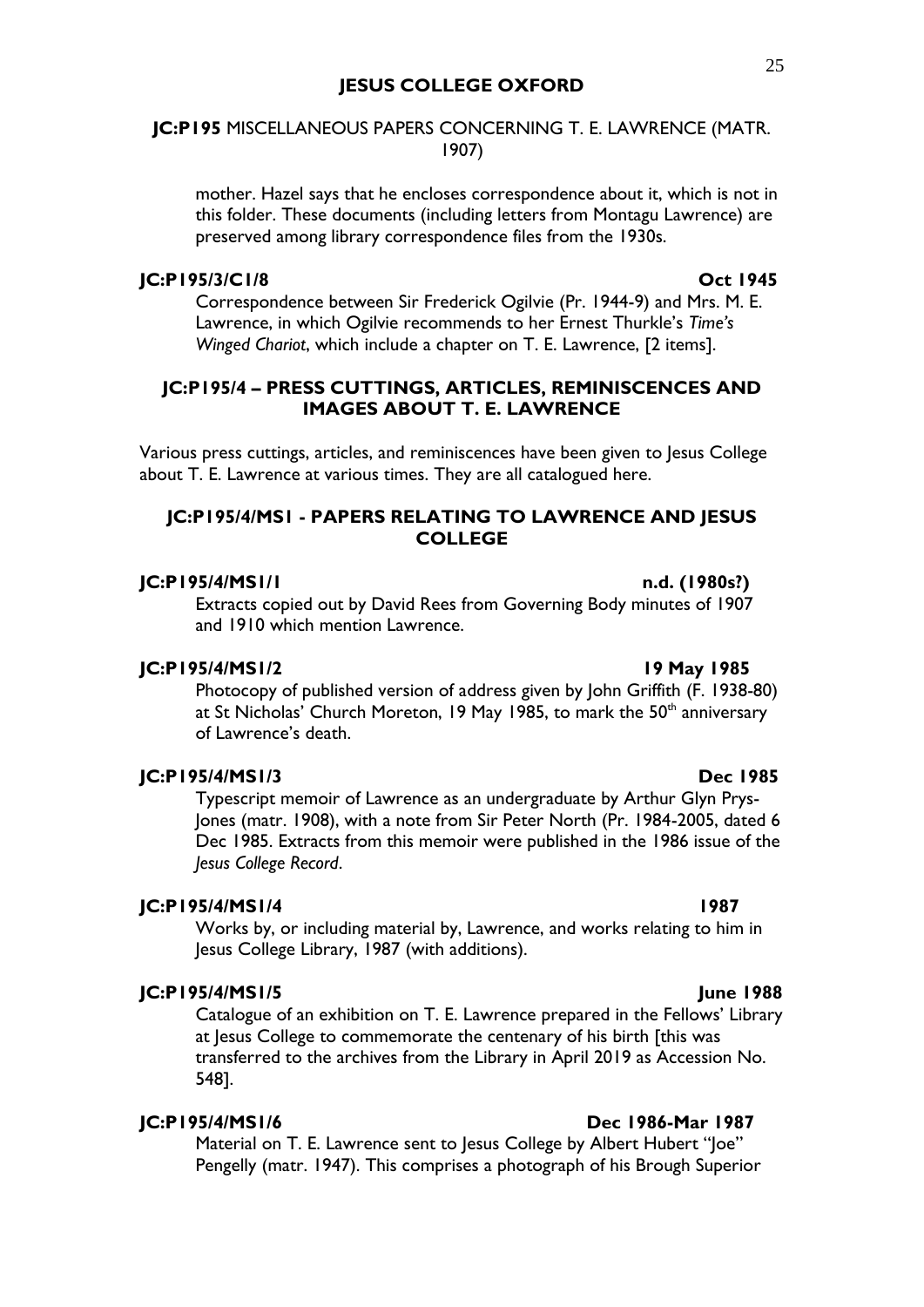## **JC:P195** MISCELLANEOUS PAPERS CONCERNING T. E. LAWRENCE (MATR. 1907)

motorbike and photocopies of letters responding to an article in the *Western Morning News*, 1974, with recollections from airmen of Lawrence and his time serving with the RAF at Mount Batten. [8 items]

## **JC:P195/4/MS1/7 21 May 1989**

Photocopy from the *Washington Post*, with a review of Malcolm Brown's edition of selected letters of T. E. Lawrence by Warren O. Ault (matr. 1907), who knew Lawrence at Oxford. Below the review is an article reporting on Ault's death.

### **JC:P195/4/MS2 - OTHER PAPERS ABOUT LAWRENCE**

### **JC:P195/4/MS2/1 1985**

Letters from George Greening with 'tentative script' for television programme or other commemoration of Lawrence's life, 1985.

## **JC:P195/4/MS2/2 Apr 1991**

Typescript article, *T E Lawrence and F Nietzsche*, by Marita Knodgen.

### **JC:P195/4/N1 -** PRESS CUTTINGS ON LAWRENCE

### **JC:P195/4/N1/1 20 May 1935**

Page from *The Times*, 20 May 1935 (the day after Lawrence's death), with a special article by B. H. Liddell Hart about Lawrence.

### **JC:P195/4/N1/2 14 Jun 1997**

Cutting from *The Independent*, 14 Jun 1997, on the sale of Lawrence's Brough 1000 motorbike.

### **JC:P195/4/N1/3 Sep 1996-Jan 1999**

Copy of *National Geographic*, January 1999, with (pp 38-61) article "Lawrence of Arabia, A Hero's Journey", by Don Belt, and related correspondence with Dr. Brigid Allen, the then Archivist of Jesus College. She was not impressed with the article [12 items].

## **JC:P195/4/N1/4 15 Mar 2003**

Extract from *Toronto Star* with a substantial article on Lawrence by K., Robert Morris and Lawrence Raskin. With it is a letter from Peter Weygang (matr. 1953) sending it to the Principal.

### **JC:P195/4/P1 – IMAGES OF T. E. LAWRENCE**

## **JC:P195/4/P1/1-2 1919**

Photographs of two sketches of T. E. Lawrence by Augustus John (copyright: the Warden and Fellows of All Souls College).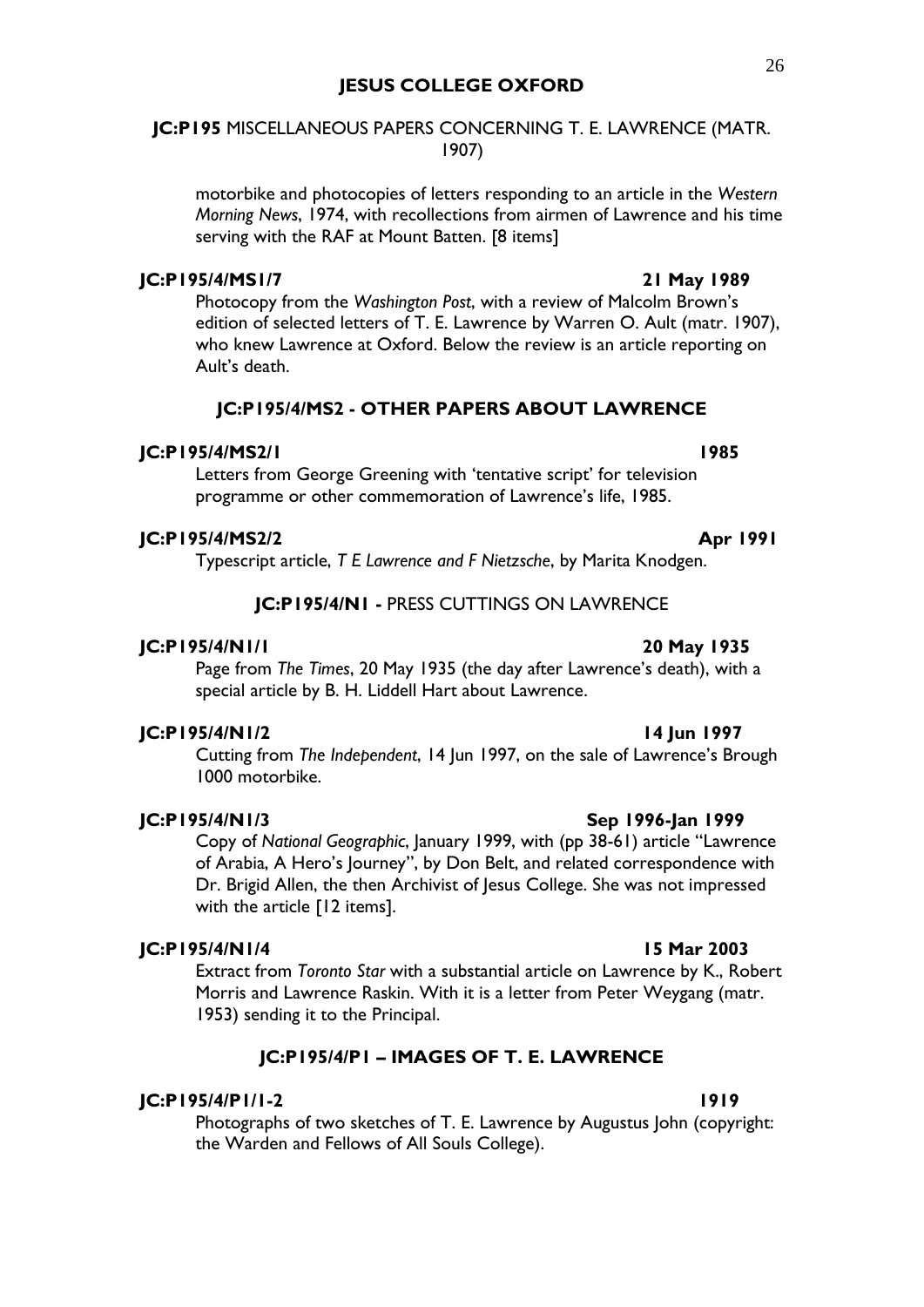## **JC:P195** MISCELLANEOUS PAPERS CONCERNING T. E. LAWRENCE (MATR. 1907)

## **JC:P195/4/P1/3 n.d.**

Photograph of print of T. E. Lawrence by Eric Kennington (copyright: the Warden and Fellows of All Souls College).

## **JC:P194/5/P1/4 1935**

Negative of photograph of the young Lawrence taken from the group photo at Oxford High School, which was used as the frontispiece for the *Jesus College Magazine* of June 1935.

## **JC:P195/4/AU1 – VIDEO RECORDING**

### **JC:P195/4/AU1/1 1987**

Video of "The Shadow of Failure", a Television South West programme on Lawrence, especially his time in the RAF and the circumstances of his death, produced in 1987, with a note from Sir Peter North to the Archivist.

## **JC:P195/5 – THE T. E. LAWRENCE CHRONOLOGY OF MRS. LESLIE PRENDERGAST BROWN**

Leslie Prendergast Brown (née Philpot) lived in Hastings with her husband Peter. Not much is known of their lives, save that they were among the first Britons successfully to breed basenjis. At least as early as the 1960s, Mrs. Brown took a great interest in the life of T. E. Lawrence: she and her husband collected many books by and about him, and she devoted herself to compiling a major day-by-day chronology of his life.

In later years, the Browns divorced: Mr. Brown retained the books, while Mrs. Brown retained the papers. However, they both lived in Hastings and remained in daily contact. Mrs. Brown reverted to using her maiden name of Philpot. Peter Brown died on 24 April 2018 aged 84, and Leslie Philpot on 4 August 2018. There were no children of the marriage.

Quite independently of each other, both of the Browns' executors contacted the College, the one to offer Mr. Brown's books, the other to offer Ms Philpot's papers. The papers were collected from Hastings in November 2018, and the books (with a few extra papers) in February 2019. Neither of them had any prior connection with Jesus College, and both collections were offered because this was Lawrence's undergraduate College.

The papers were placed in the archives and assigned the Accession Number 549. The books proved to be an extensive and important collection, and are now held in the Library of Jesus College. Some duplicate copies are held in the Archivist's office, and others have been given to other Colleges and institutions in Oxford.

The chronology begins in 1846, with the birth of Lawrence's father, and ends with his death in 1935. At the start of each year, Mrs. Brown prefaced her chronology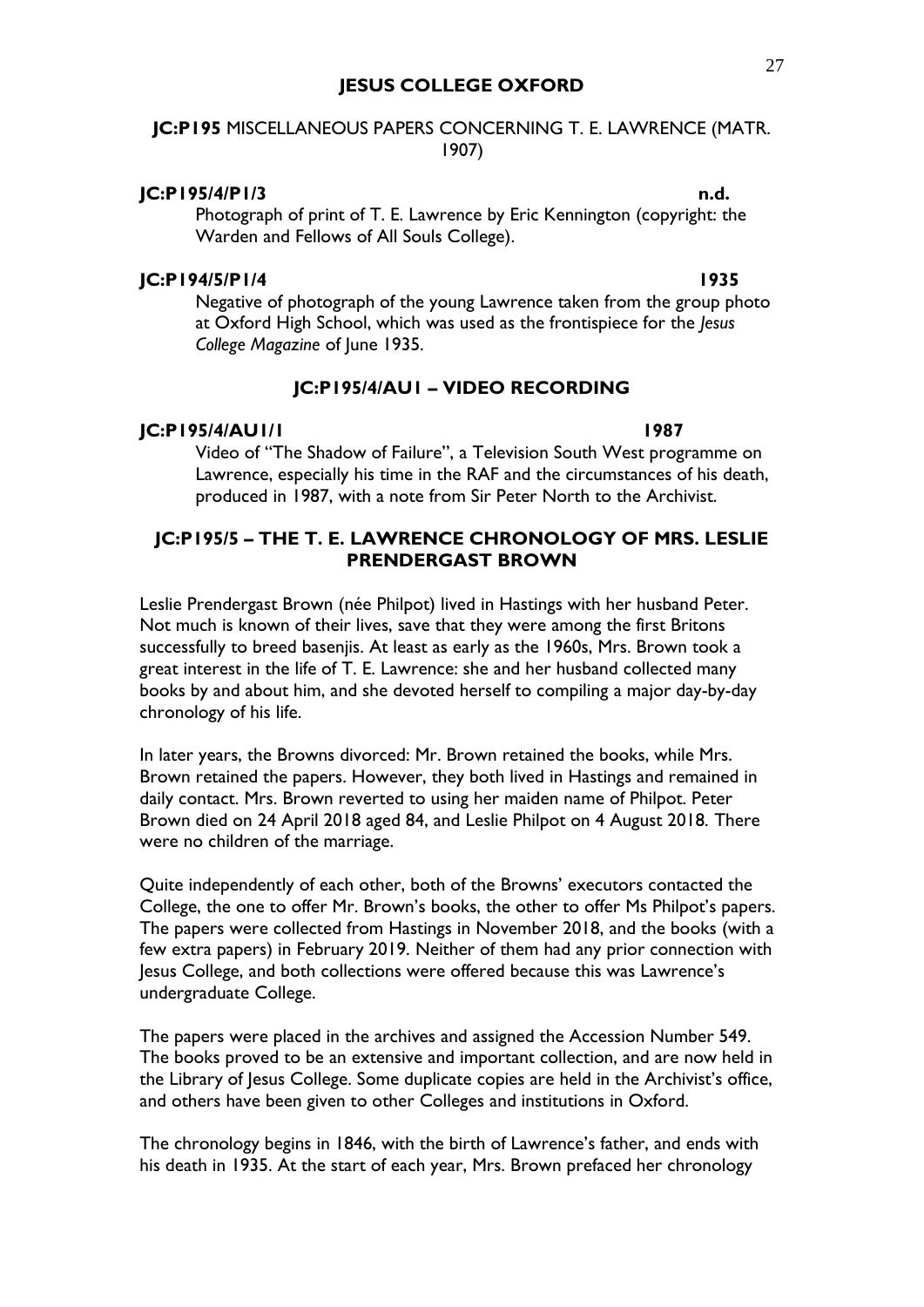## **JC:P195** MISCELLANEOUS PAPERS CONCERNING T. E. LAWRENCE (MATR. 1907)

with a list of quotations, two or three pages long, summing up that year's events. In the chronology proper, Mrs. Brown aimed to compile a full day-by-day account of Lawrence's life, recording where he was, what he was doing, and even what letters he is known to have written then. She used a series of abbreviations to refer to the books from which she quoted (see below).

The chronology was mainly compiled during the 1960s and 1970s, although some notes were added later. It is all written using a typewriter. Mrs. Brown seems to have compiled this chronology continuously, adding fresh material according to her latest reading.

The chronology shows that Mrs. Brown was extremely well read in Lawrence literature, and this is reflected in the quality of Mr. Brown's books, which include several very rare items. The Browns clearly knew where to find good material: with the books and papers were found catalogues from booksellers such as Joppa Books, which specialised in literature on the history of the Middle East. They were also longtime members of the T. E. Lawrence Society. The books themselves show how extensively Mrs. Brown quarried them for material. Some of them contain notes in her hand, with references to show that they had been fully read, and their contents noted in the chronology.

It is not known whether Mrs. Brown ever intended to publish her research: it certainly remains unpublished.

Mrs. Brown's chronology (listed below as **JC:P195/5/MS1/1**) was accompanied by a card index of names (listed as **JC:P195/5/MS1/2**). Each card gives a name with a list of dates, which should be used to cross-refer to the relevant entry in the chronology. Unfortunately, Mrs. Brown does not always seem to have updated the card index every time that she updated the chronology, and the index cannot therefore be fully trusted to be complete.

There are two other card indexes supplementary to the chronology. The first (at **JC:P195/5/MS1/3**) is a key to the bibliographical abbreviations used in the chronology. It is arranged alphabetically by abbreviation. Thus "Friends" as above is revealed by the card index (under "F") to be A. W. Lawrence (ed.), *T. E. Lawrence by his Friends* (1937).

The second (at **JC:P195/4/MS1/4**) contains a bibliography of works consulted by Mrs. Brown. Here the cards are arranged alphabetically by author. Some of the cards are typed out by Mrs. Brown; but quite a lot of them are cards sent to her from Hastings Public Library to report that this particular book has reached her. She seems to have used this index to note which books she has read, whether or not she found material of use to her. At the front of the index are some cards which appear to contain some notes on Lawrence's ancestors.